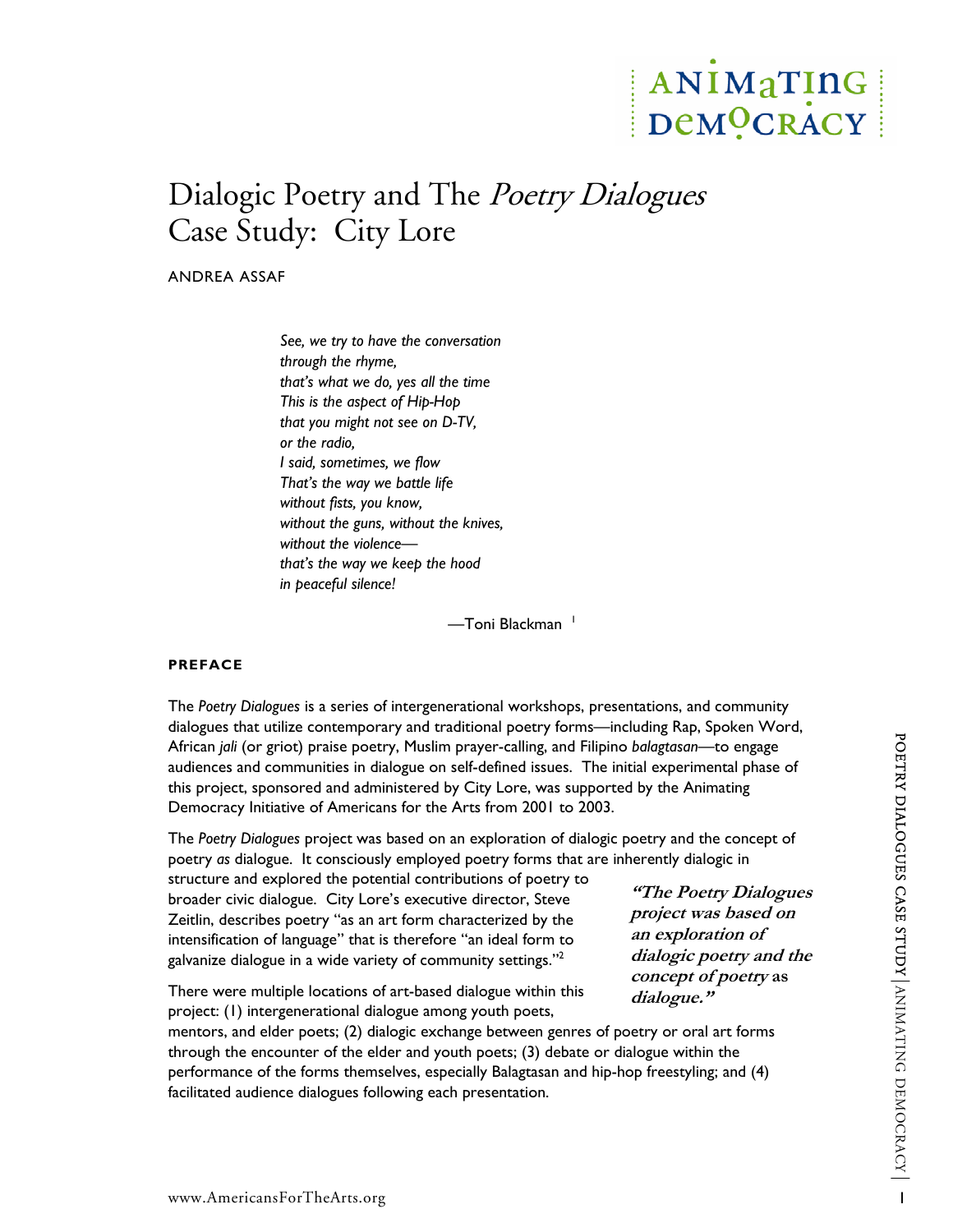Proposed as an experimental project, the Animating Democracy phase of the *Poetry Dialogues* yielded lessons learned and led to further development of the model and future work. This case study offers a description of the initial phase and its impact on participating poets and audiences, as well as discussion of organizational issues and partnerships, working with youth, intra- and intercommunity dialogue, and the civic dimensions of the project. It also examines how the potential of poetry to create indelible images, to extend the reach of language, and to express complex ideas and feelings through metaphor makes it a powerful force for illuminating community issues and concerns.

# **PROJECT DESCRIPTION**

You gotta have a reader or a listener for a poem to do its work, so you're automatically in [an exchange] . . . If you can take that essence of the art form and translate it to how it works with a community, then you've got a great step along the way to dialogue.

—Bob Holman, The Bowery Poetry Club

#### **Poets, Players, and Structure**

City Lore is a cultural organization "dedicated to the documentation and preservation of New York's—and America's—folk culture." The organization's staff includes folklorists, historians, anthropologists, and ethnomusicologists who describe themselves as "cultural activists committed to the principles of cultural equity and democracy. [They] believe that cultural diversity is a positive social value to be protected and encouraged; that authentic democracy requires active participation in cultural life, not just passive consumption of cultural products; and that cultural heritage is a resource for improving quality of life." $3$ 

For the *Poetry Dialogues*, in collaboration with Urban Word NYC (formerly Youth Speaks NY) and Poets House,<sup>[4](#page-20-3)</sup> City Lore created three intergenerational poetry teams, defined by identity and comprised of young poets, elder master poets or "mentor poets," and poet-facilitators.

Steve Zeitlin introduced the poet-facilitators and their teams as follows:<br>O<br>Palestinian American poet Suheir Hammad led a Muslim American team that brought<br>four high school-age hin-hon poets with roots in the Middle East Palestinian American poet Suheir Hammad led a Muslim American team that brought four high school-age hip-hop poets with roots in the Middle East and the Muslim world together with elder poet Ishmaili Raishida, and musician and Rumi chanter Amir Vahab. Filipino American poet Regie Cabico brought together a group of four hip-hop poets, all with Filipino roots, with Frances Dominguez, an elder master of Filipino oral poetry traditions in New York. Poet and renowned freestyler Toni Blackman led a team of seven young African American rappers, working with jali ("griot") poets led by Kewulay Kamara from Sierra Leone.

Each of the three teams rehearsed about ten times, mostly in City Lore's offices and teachers' center, exploring the interrelationship of poetry forms, themes, and music, through exercises and improvisations led by the poet-facilitators. As a participant on the Muslim American team, Tahani Salah explained, "In the ten-week workshops, we experimented with many different writing techniques from haikus to page-long masterpieces and different writing styles."<sup>[5](#page-20-4)</sup>

Within each team, there was an exchange of poetry genres and traditions. Assisted by the poet facilitator, youth and elder poets learned about the form and content of each other's work, discussed issues in their own communities, and planned and implemented a community presentation generating broader community dialogue on issues identified through the teams'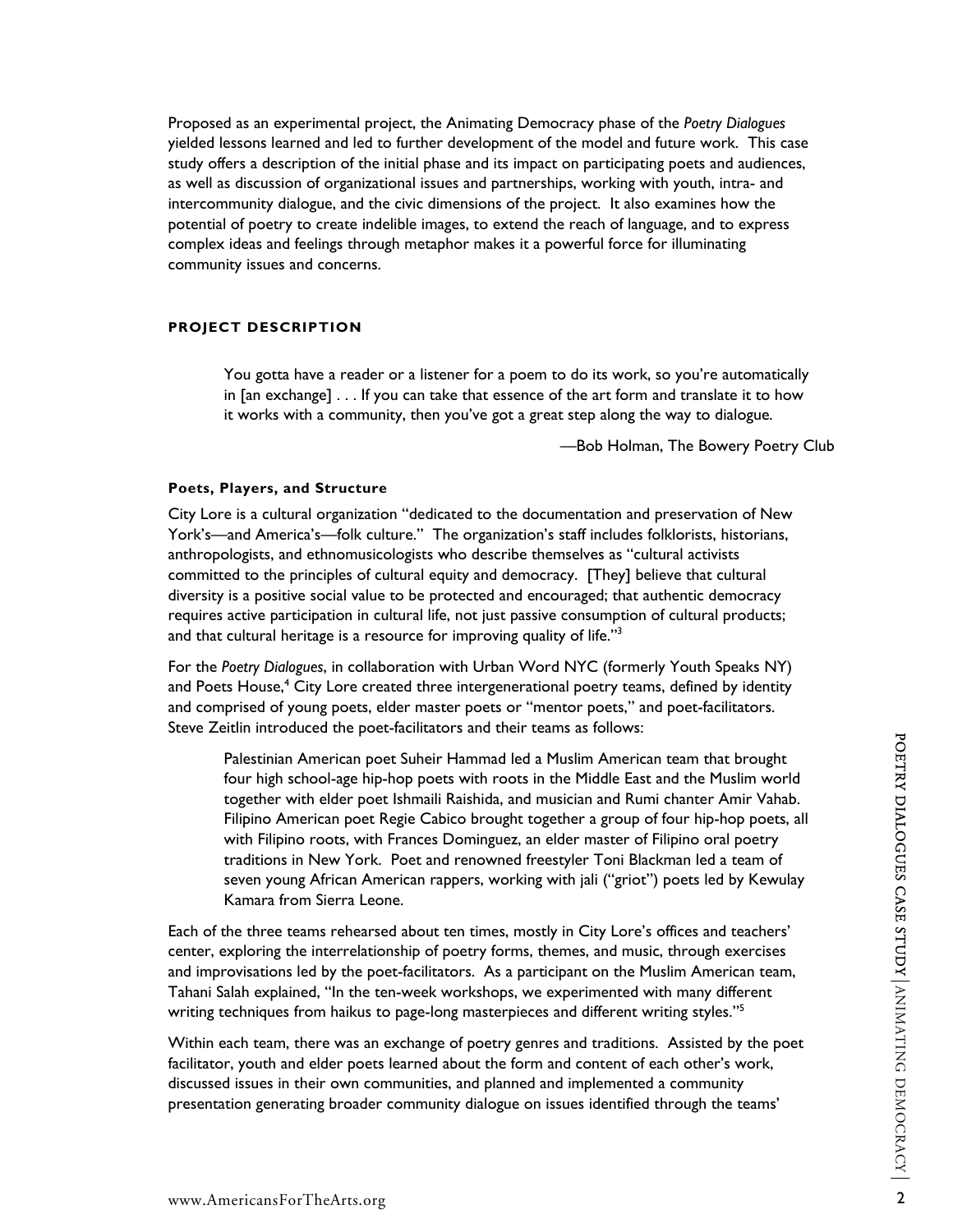process. The three teams also came together for joint performances. The project sought to help both generations discover links between their poetry forms, to reenergize the artistry of these forms, and to encourage both generations to employ the power of their art in expanded ways toward engaging others in public dialogue.

The goals that City Lore set for the project included: "(1) to transform communities by employing the community's most powerful artistic resources to address issues of concern to the community; (2) to transform communities by building intergenerational bonds; (3) to inspire a younger generation of slam/spoken word/performance poets to employ their own art forms to address problems specific to their own communities and to their own backgrounds; (4) to discover, with both younger and older participants, links between the established folk poetry forms of an older generation and forms of popular and folk culture such as hip-hop and slam poetry, popular with the young;<sup>6</sup> and (5) to serve as a documented and disseminated model for the field of community cultural development."

# **What Actually Happened**

#### *Framing*

One of the early challenges of the project was framing the teams. As City Lore and partners initially conceived the *Poetry Dialogues*, they envisioned African American, Asian American and Latino/a teams. There were early difficulties in organizing the Latino/a team, and when the tragedy of September 11, 2001 happened, everyone considered it vitally important to reach out and create space for Muslim American voices to be heard, especially in the context of an artsbased civic dialogue project. Suheir Hammad, as an up-and-coming and extremely gifted Palestinian American poet, was the perfect choice to lead a team. The difference in how the teams were framed, however, created some awkwardness: the other two teams were framed according to racial or cultural identity, while this one was framed by religious identity. Also, as it turned out, each of the three teams included Muslim participants. However, a team framed as Arab American, for example, would have excluded large and diverse portions of the New York Muslim community, all of whom were deeply affected by the aftermath of 9-11; and

acknowledging the diversity of Muslim communities seemed part of the point.<br>On the other hand, Regie Cabico felt the frame of Asian American was too broad, and that a<br>H team focused on Filipino/a American identity and issues would be able to go deeper. Also, City Lore had a particular interest in working with Balagtasan, a Filipino genre, often practiced in Tagalog, in which poets debate issues and challenge one another's positions in rhyme. However, the audition process used only identified one Filipino American high school student interested in participating. Regie selected additional college-age poets, and continued to find younger participants as the process unfolded.

# *Dialogue training*

In March 2002, Fran Frazier, a dialogue trainer recommended to City Lore by Study Circles Resource Center,<sup>[7](#page-20-6)</sup> held a special daylong dialogue training with the three poet facilitators, the project directors, and George Zavala, the community dialogue specialist chosen by City Lore to facilitate the dialogues with audiences and community groups. Steve Zeitlin commented, "The daylong retreat was a useful introduction to the field [of dialogue]. As part of her work with us, Fran Frazier drew up a 16-page document, a *Poetry Dialogues* Study Circle Facilitator Guide."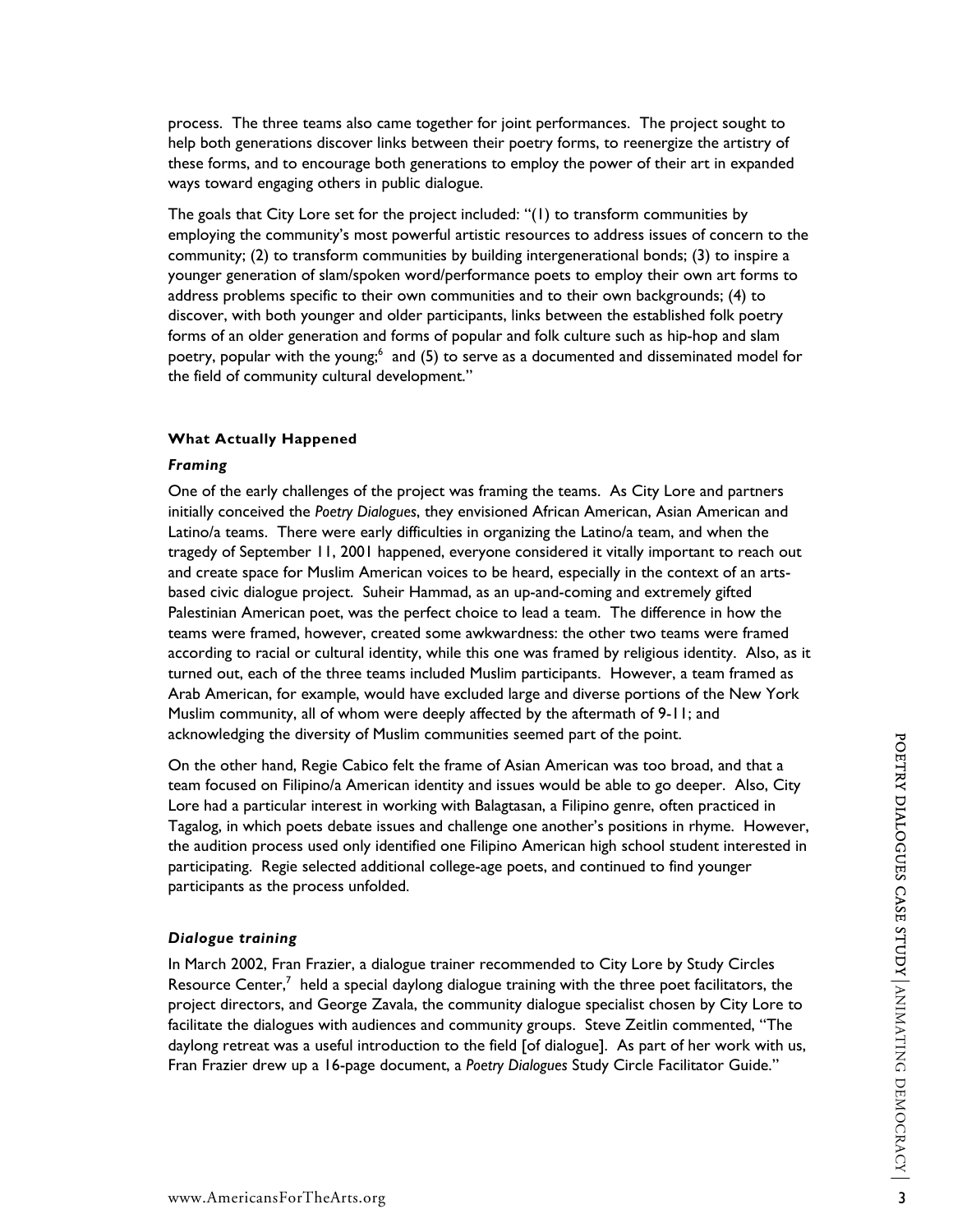Originally, City Lore had stated that they would work with Study Circles to identify a dialogue specialist. "Study Circles suggested Fran Frazier from Columbus, Ohio," Steve explained: "they did not give us recommendations for dialogue leaders in [New York City]. She was excellent, but since we had to fly her in from Columbus, we could only do one day of training. We had no funds in the budget to fly her in for the programs as well." Instead, City Lore chose George Zavala, a theater and visual artist with extensive experience in conflict-resolution workshops who has worked with City Lore on community programs for many years. George attended rehearsals with each of the three poetry teams and carefully reviewed the facilitator guide while preparing for the *Poetry Dialogues*.

#### *Community events*

Some early shifts also occurred in roles and availability. One such unexpected change was that the Muslim Team leader, Suheir Hammad, was cast in Russell Simmons' Def Poetry Jam on Broadway, creating severe limitations in her availability for the City Lore project.

Another shift came in the process of choosing community venues for the individual teams' intracommunity dialogues. The original proposal included two such events in each community before bringing the teams together for performances. The community dialogues were to be held in public libraries, as they represented "a positive neutral setting for community programs." Steve Zeitlin explained, "As we planned the project on paper, we were working closely with Poets House which ran a program in branch libraries. When the Dialogues actually got underway, the decision making shifted to the facilitator poets—Regie, Suheir, and Toni. Regie suggested working with FAHSI, a Filipino American social service group, for the Queens presentation. Toni learned about the Slave Galleries at St. Augustine's [Episcopal] Church at an Animating Democracy [Learning Exchange]. Suheir explored the possibility of a presentation at the Arab American Family Association in Brooklyn, but concluded that there were too many outside issues with them at that time. Once her schedule changed entirely because of her participation in Def Poetry Jam, scheduling a Muslim American community dialogue became impossible."

Steve Zeitlin described how the project's activities proceeded:

The first community dialogue of the Filipino team took place on Saturday, June 29, at a Filipino Youth Day sponsored by FAHSI (Filipino American Human Services) held at the Jamaica Arts Center in Jamaica, Queens. Frances Dominguez introduced the Balagtasan poetry debate. The subject she worked out with the youngsters for the debate concerned whether or not to attend college. A young Filipino student took each side of the argument, setting forth their points in Tagalog. English translations were provided through the use of an overhead projector. Following the debate in Tagalog, dialogue facilitator George Zavala led a dialogue with about 40 Filipino teenagers on the subject. The dialogue was complex and intense. The students related a wide variety of personal issues on both sides of the argument. This was followed by a series of presentations by F. Omar Talan, who presented riddles in the Filipino tradition, and the other young poets performed works relating to their Filipino identity. George Zavala then led a second dialogue on Filipino American identity. A key issue for the students was the aftermath of September 11, when a wave of patriotism made it difficult to sustain a multiplicity of identities. We thought the first Filipino dialogue program was a success. The Balagtasan debate was useful both in sparking dialogue about going to college as well as raising issues relating to Filipino identity.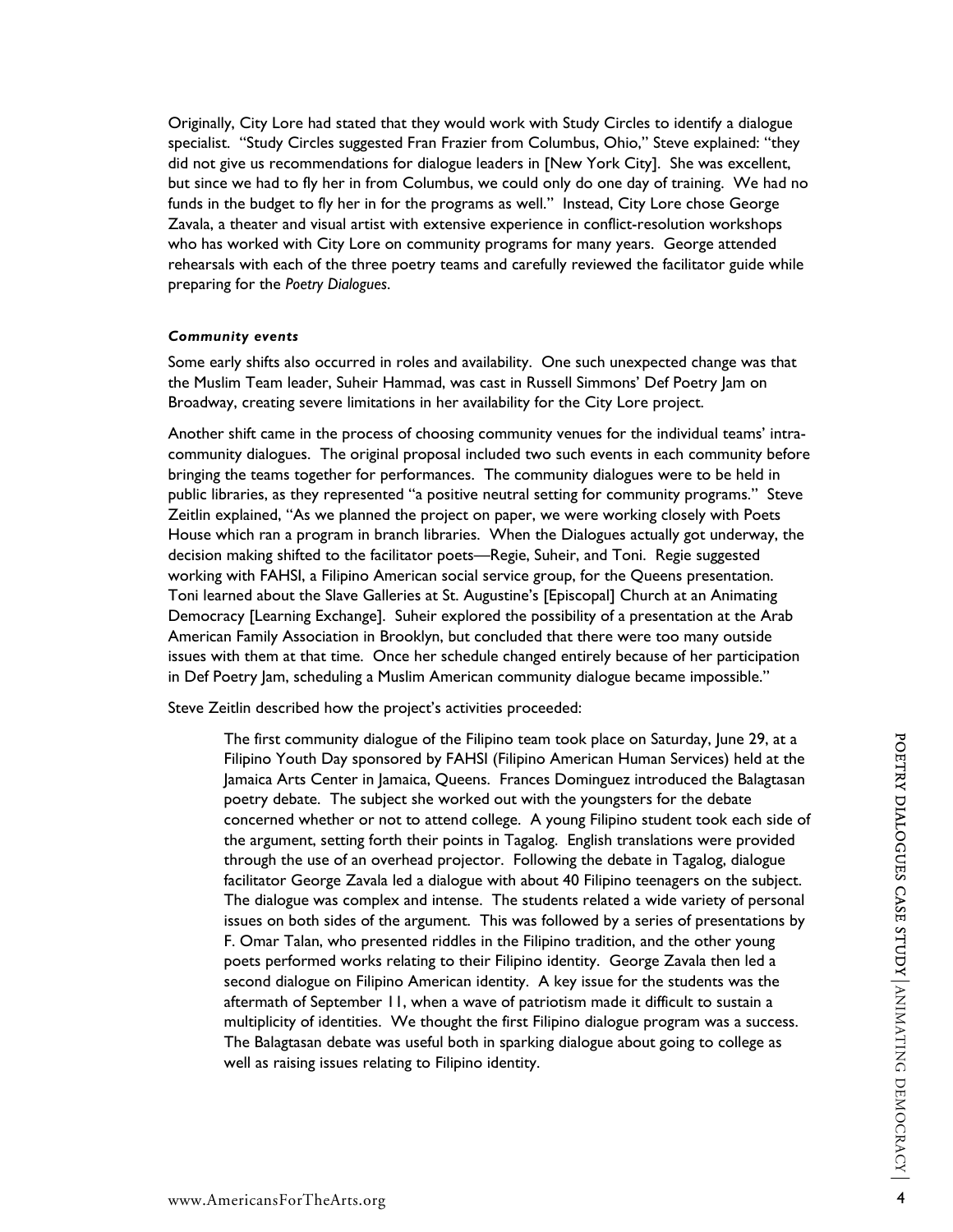The African American team led by Toni Blackman performed their piece at St. Augustine's Church on July 14. This performance grew out of the Animating Democracy retreat in Chicago when the Reverend Deacon Edgar Hopper, who was working with the Lower East Side Tenement Museum on the *Slave Galleries* project, met poet and freestyler Toni Blackman. On June 19 the Team, including Toni, Kewulay Kamara, and seven young poets, received a tour led by Deacon Hopper of the "slave gallery" rooms to which slaves and former slaves were relegated in the nineteenth century. The rooms had a powerful effect on the youngsters. Following the tour, Deacon Hopper, Kewulay Kamara, Toni Blackman, and a facilitator from the church conducted an intense dialogue with the students on the subject of racism. The dialogue explored contemporary issues of race in American society, juxtaposing it with racial issues in the nineteenth century when the segregated "slave gallery" was in use. Kewulay Kamara, for instance, initiated a discussion by pointing out that in his own experience as a Muslim in New York mosques, he has often been struck by the segregation of men and women that is part of Muslim religious life. The experience in the Slave Gallery reversed the dialogue process in an interesting way. Instead of using art to spark dialogue, it utilized a dialogue to stimulate art. Each of the participants, including Kamara and Toni, wrote powerful pieces about the experience. One of the students, Deana Evans, wrote her piece from the perspective of a slave.

Deacon Hopper was deeply moved listening to the writings. He invited the group to return to perform their work at the church on July 15. We set this up as one of the Dialogues. The performance that day, which included two African musicians, was extraordinary and left the congregation deeply moved. A few days prior to the event, Deacon Hopper told us that, in this church setting, he felt that it would be inappropriate to run an extended dialogue following the performance. We convinced Deacon Hopper to allow a brief discussion conducted by George Zavala following the event.



Poet Bob Holman in conversation with mentor poet for the Muslim American team, Ishmaili Raishidah, at the Dialogues presentation on September 14, 2002 at the Bowery Poetry Club.

The program at the slave gallery was audiotaped, and portions of it aired on July 21 and 22 on NPR's "The Next Big Thing," and were also picked up by WNYC's "Morning Edition."

On September 14, from 1:00 to 6:00, all three of the teams presented a full program at the Bowery Poetry Club. Regie Cabico and F. Omar Telan of the Filipino team performed a powerful poem written in the form of a duet in which a young man is r eading a letter to his mother that avoids mentioning that he is gay. Regie Cabico speaks the letter to his mother, while F. Omar Telan relates the speaker's inward thoughts. The poem segued into a lively discussion about sexuality with elder Frances Dominguez, the young performers, and the audience.

The Muslim American group, led by Suheir Hammad, included performances by Suheir, Amir Vahab, and a group poem by the

young Muslim American teenagers, each discussing Muslim holidays. The teenagers then read some of their own work, accompanied by Amir Vahab on either a lute or a drum. Tahani Salah, a Palestinian-American teenager who wears *hijab*, [8](#page-20-7) read a powerful poem about the PLO. The performances led to a vital discussion about the effects of September 11 on the Muslim community, and about the diverse way that the religion of Islam is practiced and expressed in New York.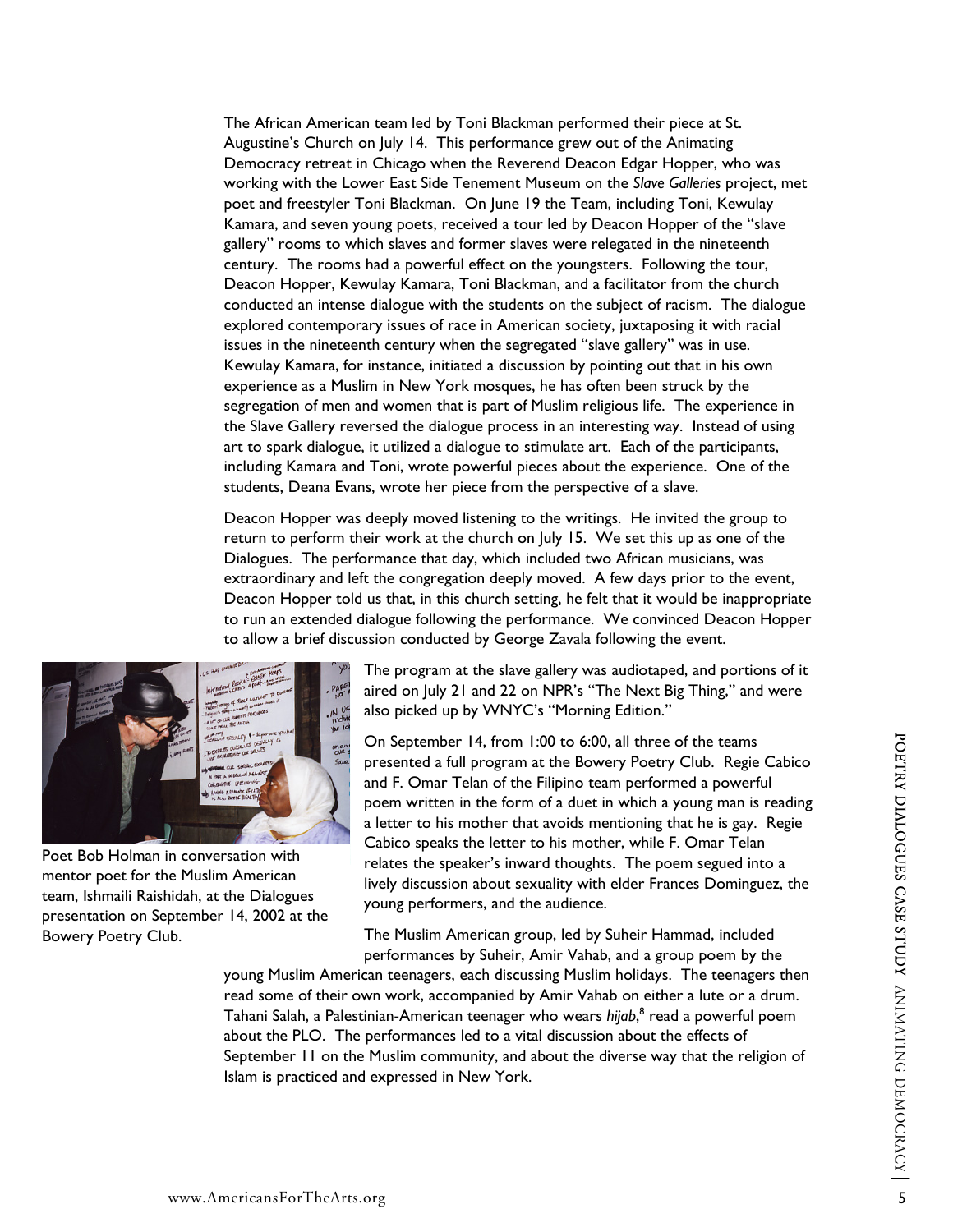The African American team began with performances by the individual poets, but segued into a freestyle debate on whether "ghettos are beautiful/ghettos are not." The result was a brilliant freestyle discussion in rap on the subject followed by a powerful discussion of African American identity, and a passionate debate on the use of the word "nigger" in the black community. The discussion grew heated, but never lost its positive focus and a number of whites in the audiences entered into the discussion.

In addition to our performance at the Bowery Poetry Club, all three teams brought the *Poetry Dialogues* to the Dodge Poetry Festival, on September 19, 2002. Since the performances were simultaneous, George Zavala led the dialogue portion of the program for the Filipino team, and Steve Zeitlin led the dialogue for the Muslim team.

Tahani Salah offered her account of the event: "Our second performance was at The Geraldine R. Dodge poetry festival in Waterloo Village, New Jersey. Each of the three groups separated and then later did a show together. My group performed in a tent with about 80 to 100 people in the audience. It was a very diverse crowd. After my group read, we held a dialogue with the audience. We were asked many different questions. As I tried my best to answer, I couldn't help but tell life stories along the way. We came across some serious questions on how we felt and still feel about everything that has gone on since 9-11. I think it's safe to say that both myself and the audience felt the same way in wishing things to be better. Afterwards, a young Israeli girl named Isabella came up to me and thanked me for reading. We were both happy to have met doing something so great—she, writing a news article for her school paper, and me trying to spread the word of a Palestinian poet."[9](#page-20-8)

In April of 2003, the Muslim and African American teams also performed at the People's Poetry Gathering in New York City, followed by a discussion with the audience that addressed censorship of Muslims in the U.S. and the use of strong or controversial language in rap and poetry.

# **OUTCOMES AND IMPACT**

#### **Personal Transformation of Youth Participants**

As the testimony of teen participants reveals, participation in the project resulted in personal and artistic growth, increased engagement in community, and strengthening of leadership capacity. Steve Zeitlin commented, "When the *Poetry Dialogues* began, the high school student participants were reticent to even speak in their own groups, let alone perform. The transformation that occurred through their poetry was remarkable."

The *Poetry Dialogues* workshops created safe space for participants to explore their identities, cultures, personal life experiences, history, and contemporary political situations. The impact of

this environment, and the opportunity to be among peers who were sharing similar experiences, was particularly strong and meaningful for the Muslim American group. At an Animating Democracy Learning Exchange, one participant, Sheila, commented, "It's rare for me to meet a lot of South Asian writers. To be in a group was really great for me. It helped me to understand my culture more." Another young woman concurred, "Suheir's such an

**"The Poetry Dialogues was a safe and unforgettable time for**  everyone. Youth bringing **youth together, working with a well-known poet, just showed us that we can do it, that we can make it through rough times."**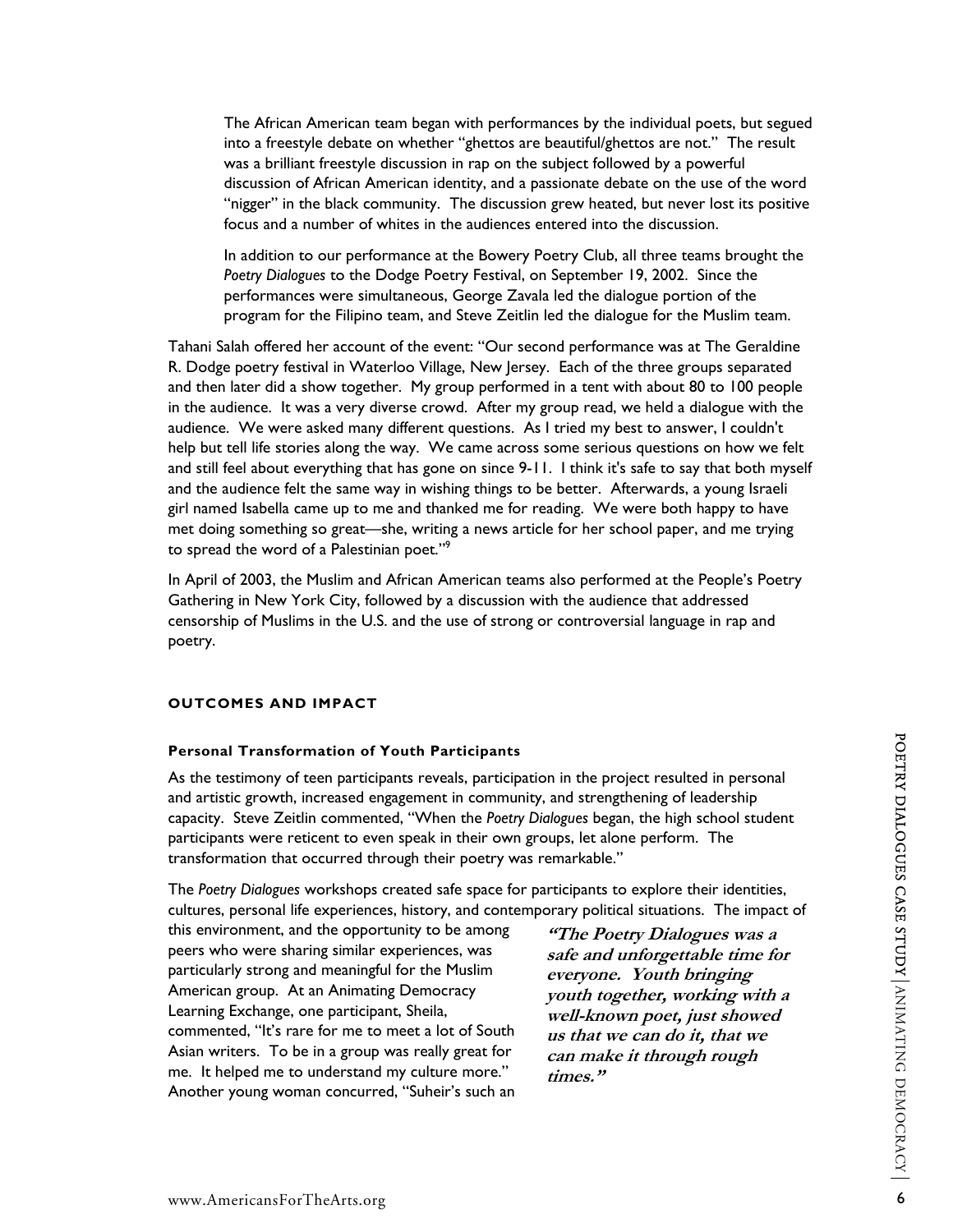engaging individual, she made it possible for us to come together and be proud of who we are. [We wrote about] government policies, war, love, peace. Suheir would come in and say, 'Ok today, we're going to write about Eid.' We did another piece about language. For me, that was amazing; I didn't write about these things in my daily life before."

Tahani, as a Palestinian American woman who covers her head, discussed further the importance of a supportive environment in the political climate of the time: "After 9/11, I have had a hard time with just everyday life, but performing was different. I've gone from shows with open arms to having my mic cut. The *Poetry Dialogues* was a safe and unforgettable time for everyone. Youth bringing youth together, working with a well-known poet, just showed us that we can do it, that we can make it through rough times."

Elder poet Ishmaili Raishida added, "One of the things we talked about in our small groups was what it meant to be the other of the other. Most of us were immigrants, and Muslim, and [some] African. For me, poetry is a form of history telling. The young people were writing about serious things—confronting their identity, discovering themselves as people of color in a society (in the state of current events). They confronted serious issues, but they didn't make them 'problems.' The caution I suggested was that, with the same strength they showed in confronting themselves, to have the same strength in finding their own voice and in framing how they want to be heard—not to be locked in one form or style; to use hip-hop, but not be confined by it. I am so really grateful for the space these two organizations [City Lore & Urban Word] provide. They provide training, and they provide an environment for critical but nonjudgmental expression."

The workshops, community events, and performances also provided guidance for the development of craft and artistry. Natasha, from the African American team, explained how the opportunity to work with Toni Blackman improved both her written poetry and her freestyle: "When I started, I was just a spitter, a rapper. I was just doing it the way I thought I was supposed to, because that's what everybody else was doing on the street. In the Poetry Dialogue workshops, I learned how to sound like me." Toni explained, "Poetry is to rap as the

**"The caution I suggested was that, with the same strength they showed in confronting themselves, to have the same strength in finding their own voice and in framing how they want to be heard—not to be locked in one form or style; to use hip-hop, but not be confined by it."**

sun is to light—poetry is the river. In a freestyle, sometimes it doesn't matter what you say, it's how you say it. With poetry, the words are the flow, the voice is like an instrument. A few years ago, if someone called you a poet, it was a put-down—it was saying I was a girl poet, and that I couldn't spit. The popularity of poetry is bringing an authenticity to the spit." Natasha continued, "[I had the question] 'If I write one way, will the streets receive me as they do?' The truth comes out much better than the lies. Rapping what was real to me made my spitting much better."

Tahani had a similar experience: "Coming to the workshops opened my eyes to what I really wanted to write about. Working with

experienced poets that know how to work the stage was very helpful in sharpening my skills in performing . . . [Raishida and Suheir] helped me reach inside and find the better; they just reached in and found the best of the best. The *Poetry Dialogues* gave my poetry a big push forward."

In summary, Jen Weiss, director of Urban Word, commented, "The project was really exciting for all of them. . . . I know it was successful for the individual teenagers involved: they got paid; they got to be in dialogue with elders, which is so essential; they got to work with amazing poets (how can you not be changed by that?); and they got to perform at the Dodge Poetry Festival." Steve Zeitlin added, "We have published their articles and written college recommendations for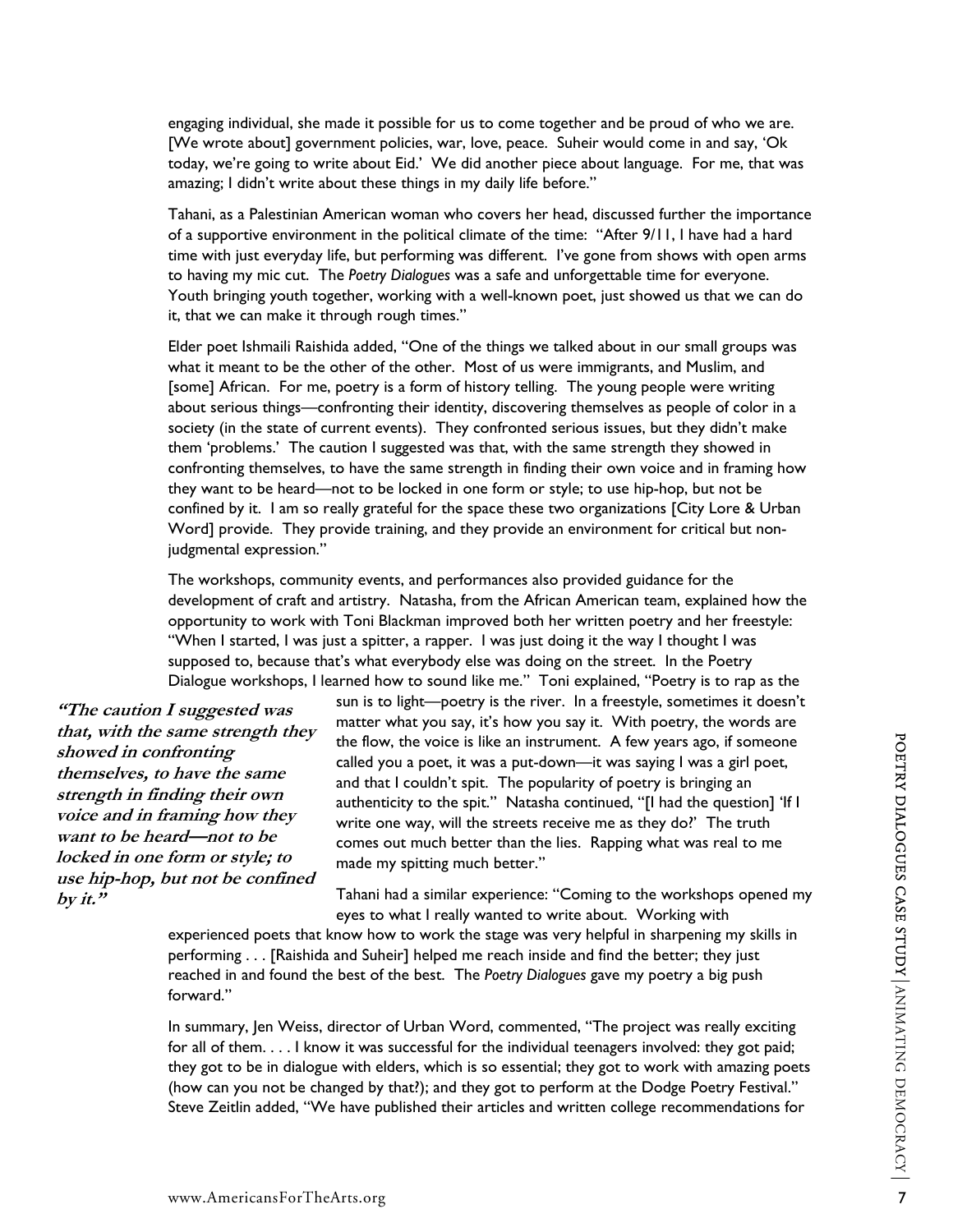make a difference in their communities. Tahani Salah, for instance, went on to become a member of the Urban Word Youth Board. Tahani, along with Deanna Evans, Derin Adesida, Mohammad Haq, Alex Reyes, are far better equipped to play a leadership role in their

# **Poet-Facilitators and Mentors**

communities."

Animating Democracy has helped me understand my work in a context, and have a vision for my own art, and what art in community means.

the youngsters . . . they were inspired by their participation in the program, and will go on to

—Regie Cabico

The *Poetry Dialogues* also had an effect on the work of some of the mentors and poet-facilitators, such as Regie Cabico. In an interview, Regie said, "I got into dialogue. I enjoyed the [Fran Frazier] training. It helped me establish what ground rules are and how to use them in my teaching."<sup>10</sup> In addition to providing new skills, the community events and performances

opened Regie tonew possibilities of the impact of combining poetry and dialogue approaches. "People really did talk. It's the first time I've experienced that performatively."

Poet-facilitator Toni Blackman participated in an exchange with another Animating Democracy project at the Center for Cultural Exchange (CCE). After learning about Toni's work in the *Poetry Dialogues*, CCE invited her to lead a workshop with teenagers involved in their African in Maine project.

The mentor poets are also continuing this work in their own communities. Frances Dominguez, for example, plans to establish a Balagtasan class with Filipino Americans through FAHSI. According to Steve Zeitlin, "Prior to the Dialogues, Frances's experience with the tradition was strictly with the adult Filipino community. . . . The *Poetry Dialogues* experience inspired Frances Dominguez to continue her work bringing Balagtasan to Filipino American youth." At the New York Learning Exchange, she expressed her feeling on the importance of the project: "I want to thank you for uncovering a dying form in our culture, especially here in America. These young people were born here; they do not speak our language. I had to teach them how to pronounce words. I'm reviving the dead culture of my country."

# **Regie Cabico: Animating Democracy Emcee at Large!**

Poet-facilitator Regie Cabico became involved in the larger project of Animating Democracy and attended the Learning Exchanges most frequently. He also became the expected and celebrated emcee for Animating Democracy convenings.

At the National Exchange on Art & Civic Dialogue, in Flint, MI (October 2003), Regie led a workshop for teen participants which included a local Spoken Word group called the Neo Griot Collective. He said, "The highlight for me was the Learning Exchanges and meeting the Neo Griots. Spoken word is a bastard art form. At Flint, those kids had the eyes of the nation, and they were given respect. And I was able to do what I do, which is the Open Mic. I believe in open mics . . . and they got better!"

Also, Steve noted, "Kewulay Kamara of the African American team is now incorporating his own nonprofit called Badenya, to carry on many of the same goals as the Dialogues with the African immigrant community."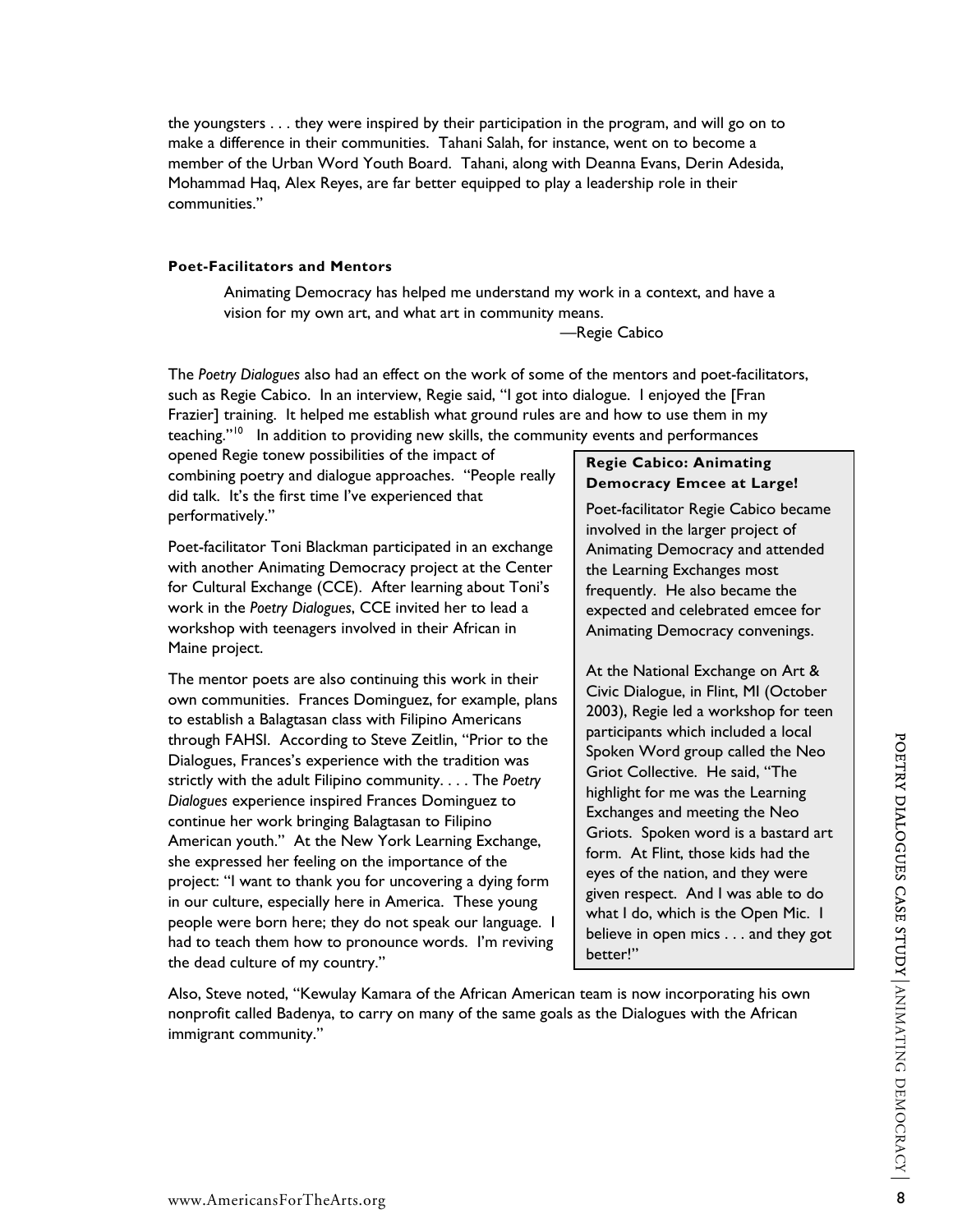Steve Zeitlin remarked that, "The transformation that occurred through [the poetry of the youth] proved contagious with audiences who saw them perform. This work with young people seems particularly important because is takes place 'where the rubber hits the road.' Fear and stereotyping that drive communities apart often focus on 'surly, threatening teenagers.' Bringing out the articulateness of the students in both poetry and conversational dialogue was one of the achievements of the project. It gave audiences a way to relate to these young people and to engage them in meaningful discussion."

Steve added, "The audiences at St. Augustine's, the Jamaica Art Center, the Bowery Poetry Club,

and the Dodge Poetry Festival were visibly moved by the programs and the ensuing dialogues. We showed the audiences a new kind of presentation that combined poetry and dialogue, and that addressed community issues with the community itself."

Jen Weiss of Urban Word, however, commented on the limited number of community events and organizing that actually took place within the timeline of the Animating Democracy project. "The

**"We showed the audiences a new kind of presentation that combined poetry and dialogue, and that addressed community issues with the community itself."**

Bowery Poetry Club event was really powerful," she said, "but there weren't enough people in that audience. There weren't enough community events to have a real community impact." Jen cited the absence of intracommunity events for the Muslim American team as a real shortcoming, "the most important one."

In response to the question of whether the project achieved its stated goals of community transformation, Steve wrote:

To look at the meaningful transformation of whole communities, it is necessary to take a more long-term view of the work, because not enough can be accomplished in a single year with one set of experimental programs. Although Animating Democracy has only been able to fund us for this short time, our work does not end with this. We are also making the model we developed accessible through videotape, a national newsletter for teachers, and our web site.

New York is a complex city, with many different kinds of communities, many not rooted in place. Were we able to transform community? That would be an overstatement. But, in the *Poetry Dialogues*, we have set in motion processes that have the power to make a difference.

# **ANALYSIS**

#### **Partnerships and Collaboration**

Many organizational challenges and issues arose in this project. It was, however, proposed as an experiment that would, and did indeed, yield many learnings on which to build continuing efforts. Steve Zeitlin stated in his final report that the Animating Democracy phase of the *Poetry Dialogues* "helped to define a useful model for further stages of development and implementation of the project/idea, and new initiatives."

Partnership and collaboration constituted primary areas of tension in the beginning. There were miscommunications early on and a lack of clarity in defining roles. Problematic

**Poetry Dialogues "helped to define a useful model for further stages of development and implementation of the project/idea, and new initiatives."**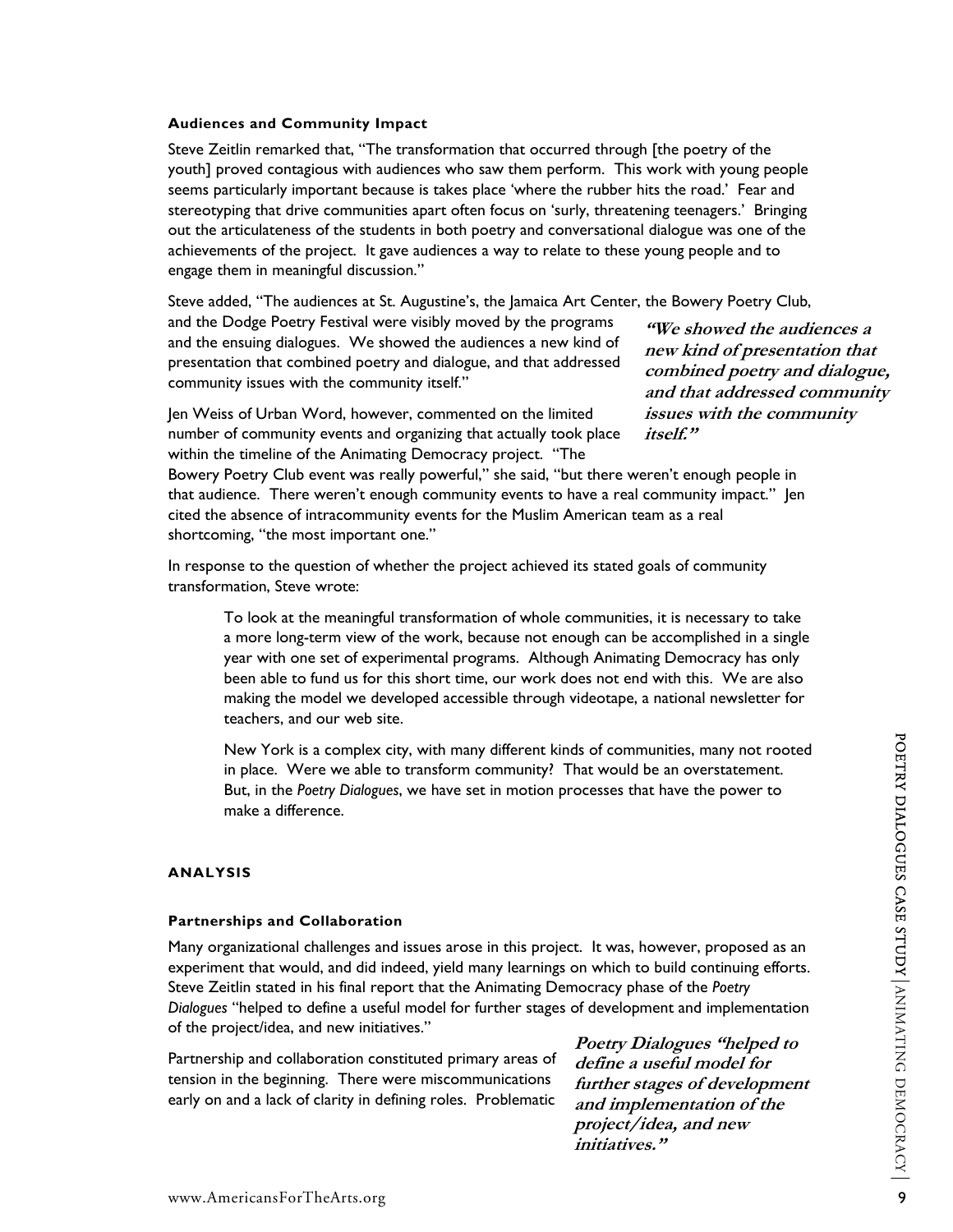areas stemmed from not bringing partners and facilitator poets into the process of program design. For example, although decision-making regarding community venues shifted to the facilitator-artists, they did not have a full overview of intent. Some of the mentors and poetfacilitators were not well-informed of the larger Animating Democracy context and the goals of the project. Also, the partnership with Urban Word was not as developed and utilized as it



might have been. Earlier involvement of these parties may have avoided some awkward logistical problems and enabled more informed choices along the way.

In City Lore's initial proposal for the Animating Democracy round of the project, Urban Word NYC (then Youth Speaks NY) was designated to help select teenage poets to participate on the teams, which it did. City Lore made a conscious decision to rely on Suheir Hammad, Toni Blackman, and Regie Cabico to provide pedagogy and community interface, drawing upon their considerable experience as workshop leaders. Jen Weiss, however, felt that Urban Word had

more experience with pedagogy and community organizing than City Lore initially acknowledged or utilized, and that the limitations placed on her role and resources as a collaborating

Tony Blackman, facilitator poet for the African American team asking for suggestions of topics for a freestyle debate at the People's Poetry Gathering in 2003.

organization caused her to step out early.<sup>11</sup> This created additional work for City Lore, and lessened the potential impact of the project.

Steve stated, "With such an experimental program, it is not surprising to learn that, in the realization, the needs and partnerships differed from the way they were envisioned in the proposal. Urban

skills with library and literary programs were less crucial. Poets House assisted with the original Once the Poetry Dialogues were underway, we recognized that we might have established an even Word turned out to be a crucial link to the teenage community, whereas some of Poets House proposal and took a role in helping to organize the preparatory sessions and the presentations. closer relationship with Urban Word."

City Lore came to realize that bringing Urban Word into a more central role and sharing power project's success. In 2003, City Lore was awarded a Rockefeller Foundation PACT (Partnerships to create a more genuine collaboration between the two organizations could be crucial to the Affirming Community Transformation) grant for a new round of *Poetry Dialogues*, with Urban Word NYC named as a collaborating partner. Jen Weiss reflected on the evolution of partnership between the two organizations:

Personal lessons learned: Define roles early on. Build administration time into the different. Within two weeks of getting the grant, we sat down together. We still have budget. With PACT, I wrote half the grant proposal, and got [two to three] of the letters of support. I had several meetings with Steve to talk about how it could be to negotiate the budget, but it's not them hiring us. We're applying for other money together. I'm much more involved now.

# **ith Youth Working w Paying youth participants**

An interesting and complex choice that City Lore made from the initial planning of the project, performing.<sup>12</sup> This is an approach often debated in designing youth programs. Some argue that and included in the budget, was to pay the young poets for attending workshops and for it's important to pay participants, particularly those from underprivileged communities, in order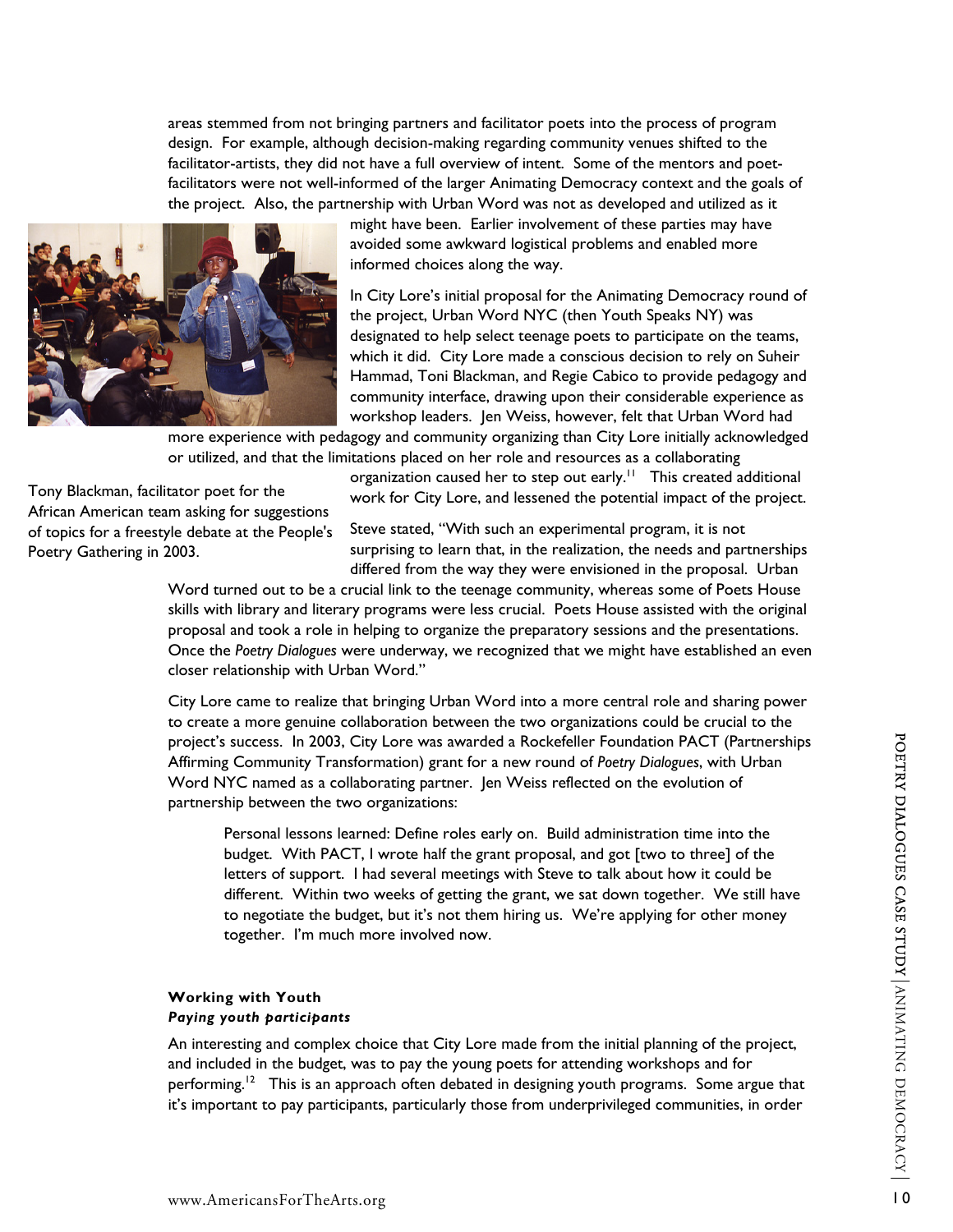to make it possible for them to participate; otherwise, participation may compete with the possibility of finding other paying work during that time, and economic pressures may deter mine who is able to join the project and who is not. Some feel it is important to model the arts as a viable economic option for choosing a career path; others argue that it sets false expectations and may attract participants who are not genuinely motivated to develop their training and artistry.

Steve Zeitlin explained his reasoning for paying the young poets: "City Lore grows out of the fields of folk arts and public sector folklore. The emphasis is to ensure that participants are well participants, poets, and artists, not as members of the audience. As we structured the project, it paid. All the grants from the National Endowment for the Arts in Folk and Traditional Arts, for instance, insist that significant portions of the funding reach the folk artists. This is quite different from fields such as journalism and film where paying the subjects for the work is considered unethical and unnecessary. The *Poetry Dialogues* model utilizes young people as never occurred to us that the young people would not be paid. We also believed that paying the students—and offering them the respect that payment confers—was a key element in getting them to buy into the project and make it successful."

Jen Weiss, however, noted that "Tahani and Sean are both Urban Word kids. I expected more low rate of retention for the *Poetry Dialogues* project was related to the expectation of payment of them to stay involved with Urban Word. But when the project was over, that was it." Urban Word typically offers free after-school and weekend workshops for teenagers, with participants that return year after year. Their retention rate is generally high. It is difficult to know if the or other factors.

#### **oetry Dialogues** *as intergenerational*  **P**

Steve contended that, "Throughout the project, the intergenerational dialogue within each group traditional poetry in the elders' and youths' countries of origins. In all the groups, the young importance of having the elder poets and poet-facilitators involved: "As a Muslim American poet, was a powerful force, often affecting both the young and old poets. . . . We utilized the three facilitator poets to develop a new pedagogy [for City Lore] that linked youth culture to people had to stretch their preconceptions of what was to be written about and discussed, as did the older poets. The potential of the Dialogues lay in the intergenerational nature of the presentations—a version of the community itself, with its own complexities, was presented to the wider community." One of the Muslim American team youth participants spoke to the who do you go to, before your own page? I didn't have anyone to look up to. Through this, I met Suheir, Raishida, and made these

relationships."

Jen Weiss felt strongly, however, that "[Poetry reach other teenagers or be performed in places *Dialogues*] was about the kids. The elder poets were great, but it's a youth project. It should be used to reach other youth." She wanted to organize more community events that would

**"Intergenerational work can do. underestimate what kids can ers. Teenagers are knowledge produc t incorporate into programming. Tha They produce knowledge that I can requires a real vision for the role of the elders."** 

where teenagers are (in public schools, community centers, etc.). "Dodge was really great," she program design. A major pitfall of intergenerational work is that older people tend to think they're more knowledgeable. In some things they are, but you have to define what your goals said, "where they did get to perform for other teenagers. I think, the more teenagers the better. But that's my orientation." She also emphasized the importance of pedagogy and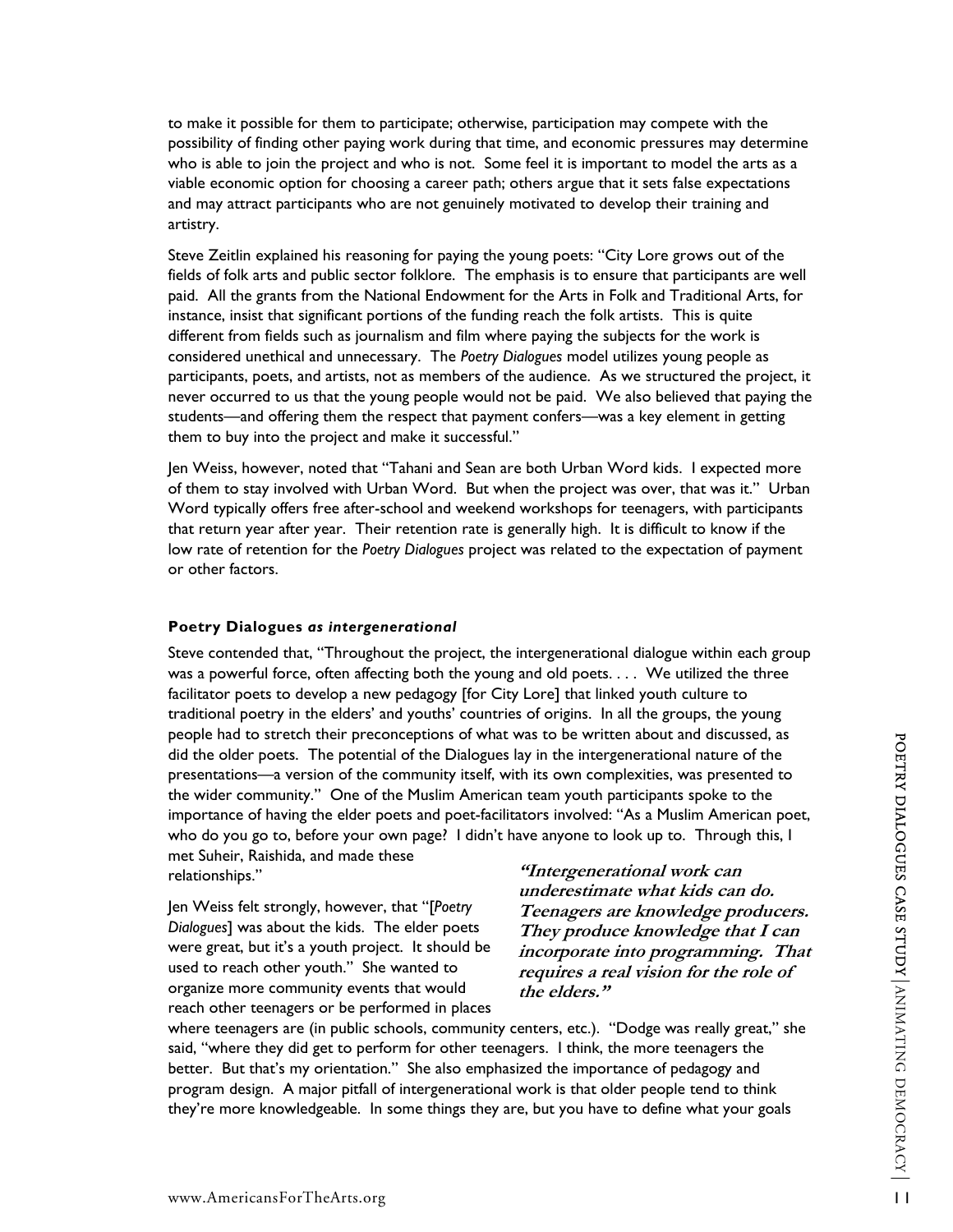are. The elders were played out as 'experts' in the Animating Democracy project; it was not se t up as a dialogue between generations. Intergenerational work can underestimate what kids can do. Teenagers are *knowledge producers*. They produce knowledge that I can incorporate into programming. That requires a real vision for the role of the elders."

In the next phase of the Dialogues, elders will be required to attend a training retreat and workshops. Urban Word will set up a pedagogical philosophy teaching in student-centered ways and work with elders differently.

#### *dagogy and youth development Pe*

Steve Zeitlin stated: "One of the key issues we faced with all three of our teams is that we were groups were successful, but it took considerable time and resources to get the students to open skills necessary for the Dialogues presentations. This additional work pushed back our timetable working with young, high school poets in addition to accomplished professionals. All three up, to identify the issues to be written about and presented, and to develop the performance for the project by about a month."

Both Jen and Steve agreed that the process of identifying youth participants was limited. There conducted through written applications rather than live auditions. That meant that the poets selected were good writers but had no experience performing their work or standing in front of turned out, considerable time was spent working with the young people to bring them to the was a nomination by a teacher, and an application. Steve explained, "The auditions were audiences." In the beginning of the project, Steve had the hope that they would be able to find young poets who were already writing and performing at an accomplished level. But, as it point where they could perform their work effectively.

Jen Weiss reflected, "City Lore could have hired us to do pedagogy and youth development. Regie's strengths [for example] are in his pedagogy. It's important to assess strengths and create That's the point, to *develop* youth, community, dialogue. Teenagers have something to say, and we want to hear their voices."<sup>13</sup> She felt that pedagogical process with the young poets should have been a stronger focus and should have been built into the initial planning of the project. She also believes that the poet-facilitators were not coordinated enough. "It's not about stars coming in for a few hours a month; it's about sustained, organized work with the teenagers. a program that is porous enough to accommodate them."

From City Lore's perspective, Steve said, "Our strategy was to bring this model as far as we capacity to bridge the gap between adult poet-mentors and youth participants. The next phase mentors," Jen explained. "[This time,] Tahani will be a mentor, and Natasha. Otherwise, you could, and then to use the results of the project to help raise funds for a second round of the project." He acknowledges Urban Word's pedagogy around spoken word poetry and its of the *Poetry Dialogues* will use youth to recruit youth. "We always turn youth into youth use teenagers; you exploit them if you don't give them any leadership position. We'll also be working with the mentor facilitators differently."

Steve detailed plans for the next round of the project based on lessons learned in the Animating Democracy experiment:

The Poetry Dialogues will improve on the model developed for Animating Democracy in will invest in the training and the implementing of youth mentors for each team, helping a number of key ways. Because we seek to build a long-term, sustainable project, we to create a new generation of arts activists. Drawing on Urban Word NYC's expertise,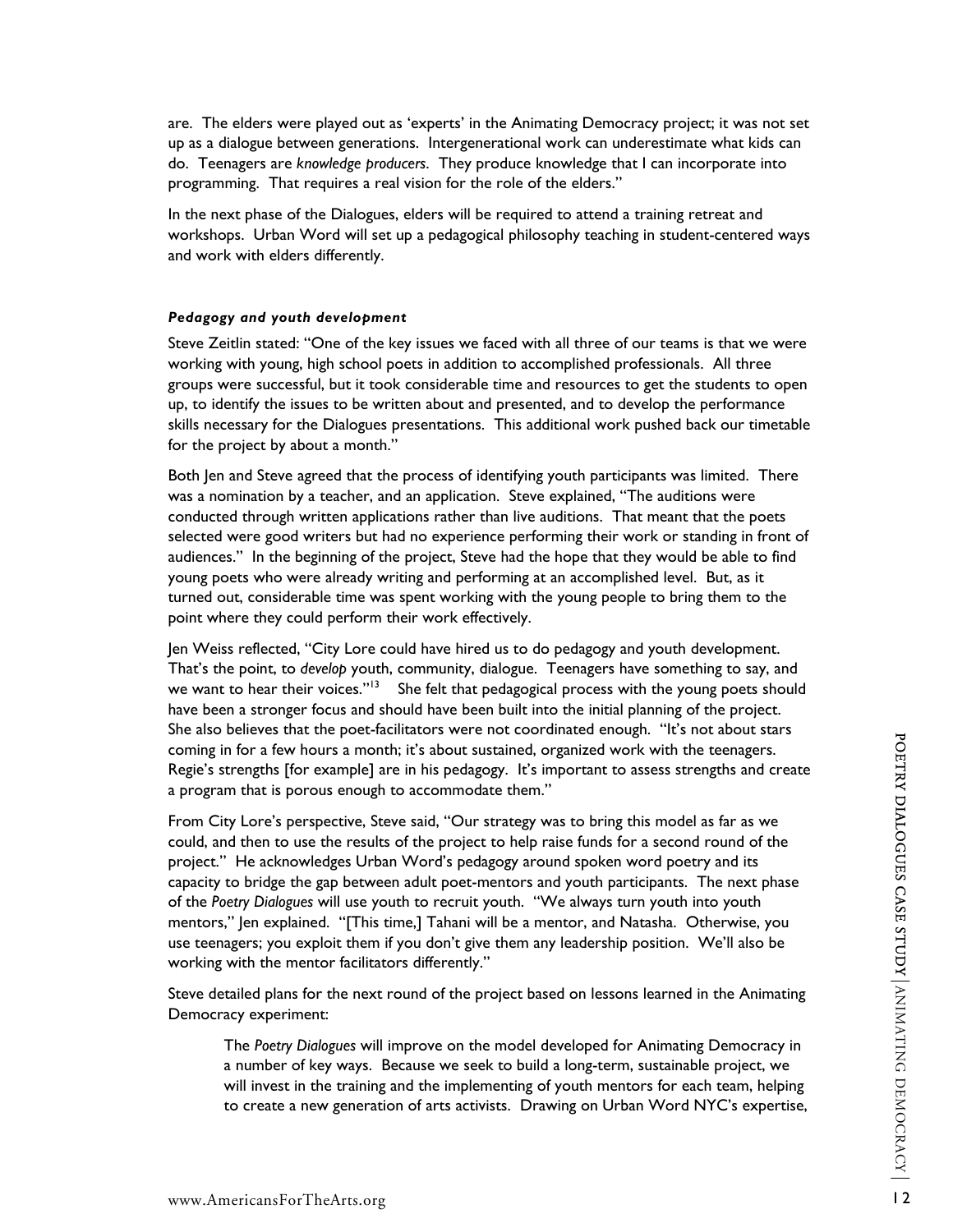each team will include a youth mentor-facilitator. Once selected, all members of The *Poetry Dialogues*, youth and adults, will participate in a new weekend-long communitybuilding writing/performance "retreat" led by writing/performance artists and teachers from Urban Word NYC.

The retreat will offer intensive sessions on writing and performing for the new young youth together, before they separate into their "teams," as a community across cultural poets. [It] will give all the teams a chance to interact with one another. It will bring differences. It will also help energize and stimulate discussions and urgent writings around issues that are important to youth participants.

The retreat will offer workshops for the facilitator-poets and the teen mentors. . . . [Urban Word] facilitators will work with respective elder, poet-facilitator, and youth mentor teams to . develop teaching strategies aimed at creating student-centered spaces in which to write and talk have the opportunity both to share, discuss, explore, and trade their own teaching methods, and Similarly, by bringing both the young poets and the facilitators together at the outset, they will to see each other as resources."[14](#page-20-13) 

#### **Intracommunity Dialogue: Multiplicity Within**

#### *Challenges: the Filipino American team*

From the beginning, there were multiple challenges in intragroup communication for this team. As poet-facilitator Regie Cabico explained, "I had to hold a lot of groups in this—kids from different regions [of the Philippines], immigrants, Americanized teens, different languages . . . [different sexual orientations, and different relationships to religion and politics]."

Choosing the primary topic for the team to address was an initial point of difficulty. Steve Zeitlin wrote:

Working with Regie and Frances Dominguez on an intracommunity dialogue brought up subjects that Frances selected for the Balagtasan poetry debates were not always what many interesting issues. As a mentor-poet, representing the "older generation," the one would expect—or what we would have chosen. For our program, she wanted to debate whether or not young Filipino Americans should attend college.

The subject for the Balagtasan and the discussion was quite different from the issue of Filipino identity and sexuality that characterizes some of Regie and participant Omar Telan's work, and the rage against American commercialism and stereotyping that marked some of the young rappers such as Charles McHale and Alex Reyes. These differences made for a certain amount of tension in the group itself.

When asked about the process for choosing the topic, and how the college debate arose, Regie responded, "I don't know, I can't remember. That's been a burning issue for me. It may have come from workshops, or may have been brought in, but the kids latched on to it. We could have talked about sex and sexual identity, but I think people were afraid. Frances is like a grandmother. Even I didn't come out to Francis until Filipino youth day."

Though Frances Dominguez was very kind and open, some participants may have been intimidated by her status as elder. Regie noted that Frances did not attend the dialogue training confront people's choices, "Regie said. "For example, with the topic of college, Frances is always conducted by Fran Frazier. In some instances, that created some obstacles. "You have to going to say 'go to school.' The question probed a lot of cultural pain. [Because I was a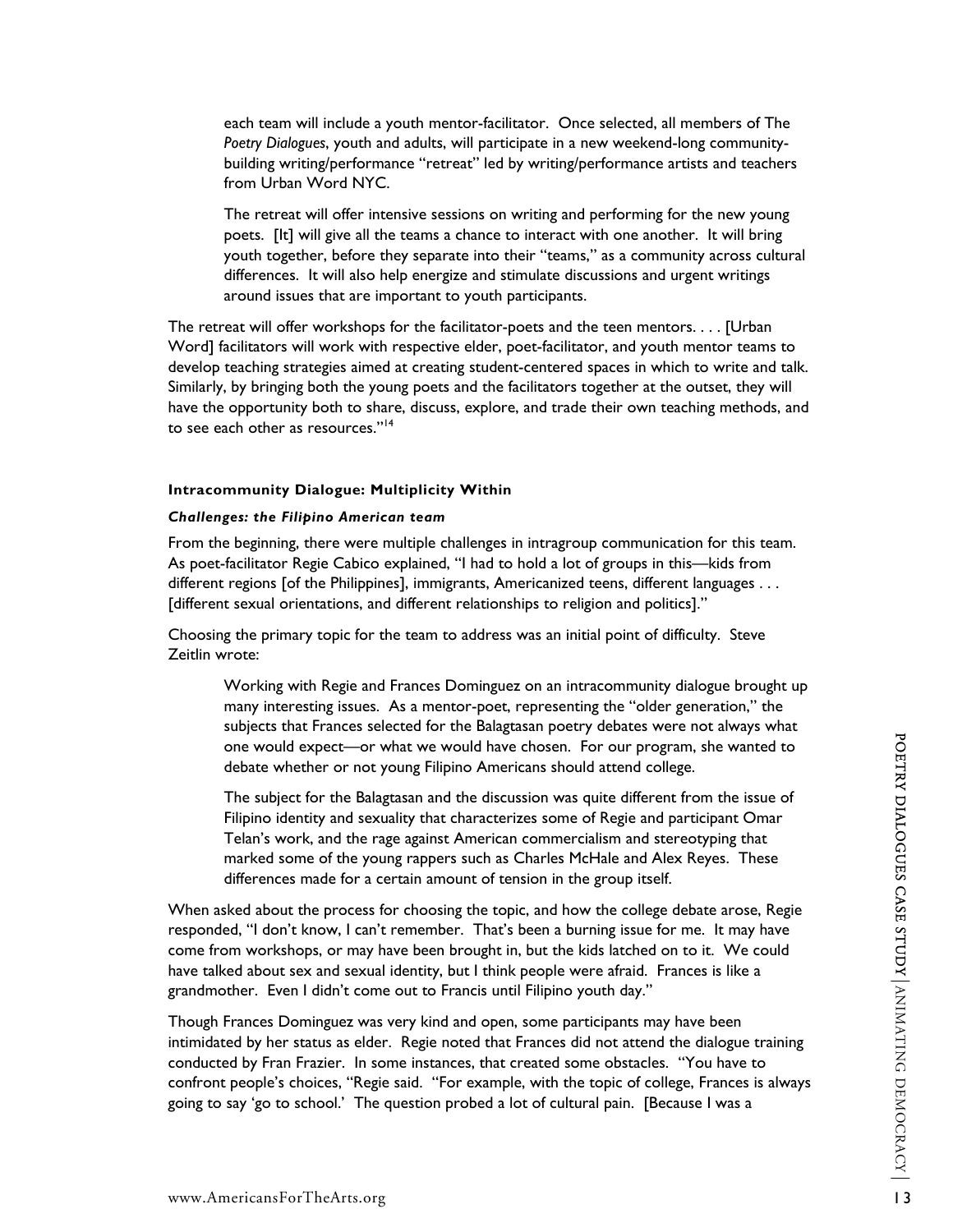facilitator,] my own agendas were never rallied. I had to remain neutral, stifle my own opinions. As a teacher, I also had to be neutral."

Notably, however, Frances ultimately did beco me more open-minded about issues of sexual identity and youth perspectives as a direct result of participating in the Dialogues. As Steve pointed out, "The results of each group's dialogue within the group became part of the presentation itself."

Some of the challenges of framing that this group encountered may have resulted from early gaps in communication during the design phase of the project. Since decision making and organization of community events eventually shifted to the poet-facilitators, the process might have been smoother if they had been engaged from the beginning. In an interview, Regie remarked:

For projects like this, you need time. I found bilingual teens who really had the skills to do this late in the project. As a result, we reached out to a new community. I felt a lot of things were forced in this project, because they had to be. I was fed variables and locked in. Rather than saying—"Regie, what are your ideas for this?"—I was given this project. I could handle that, I could do it. But it was not my vision. They should have talked to me—what would you like to do? Because they're not Filipino, they don't know what the burning issues are.

Steve concurred in the final report, "[The topic of college] did elicit considerable heated discussion at the FAHSI youth day. Although I was skeptical about the subject that Frances chose for the Balagtasan, I was struck by how lively the debate turned out to be with the Filipino teenagers. Often, the issues that an ethnic community is interested in exploring may not be the same as those that we envision for them."

#### *tions: the African American team New connec*

The African American team focused on praise poetry: "In the tradition of praise singers," Kewulay Kamara explained, "We offered praises, at a church on the Lower East Side, at the : Dodge Poetry Festival, and at the Bowery Poetry Club. Praises in words take different forms oratory, poetry, or rap. Praises ground individuals, bring families together, and uplift communities through affirmations of history, reality, opportunity and destiny."[15](#page-20-14) 

This team encountered intragroup differences in another way and was able to achieve meaningful generations, or from other areas of the African diaspora—and those who were born and/or raised on the African content. Because of the different histories and backgrounds that youth and levels of dialogue in the workshop process. The group included participants who were both African American of many generations—some descendents of slaves, in the U.S. for many mentors brought to the experience, the workshop that was held at St. Augustine's Church was particularly rich and layered.<sup>16</sup>

responses, thoughts, and reflections, on what they'd congregation who were being trained in dialogue, to and tour by Deacon Hopper, everyone was asked to write a poem, silently, including emotional just experienced. Afterwards, poet-facilitator Toni Blackman invited everyone, including Deacon Hopper and two other members of the

After visiting the Slave Gallery, with an introduction **While the poetry written by the youth captured a tremendous se of empowerment, resistance, and hope…, the dialogue revealed an equally powerful disillusionment and sense of futility in the urban "ghetto."** 

share what they'd written. The poems were extremely poignant, filled with imagination,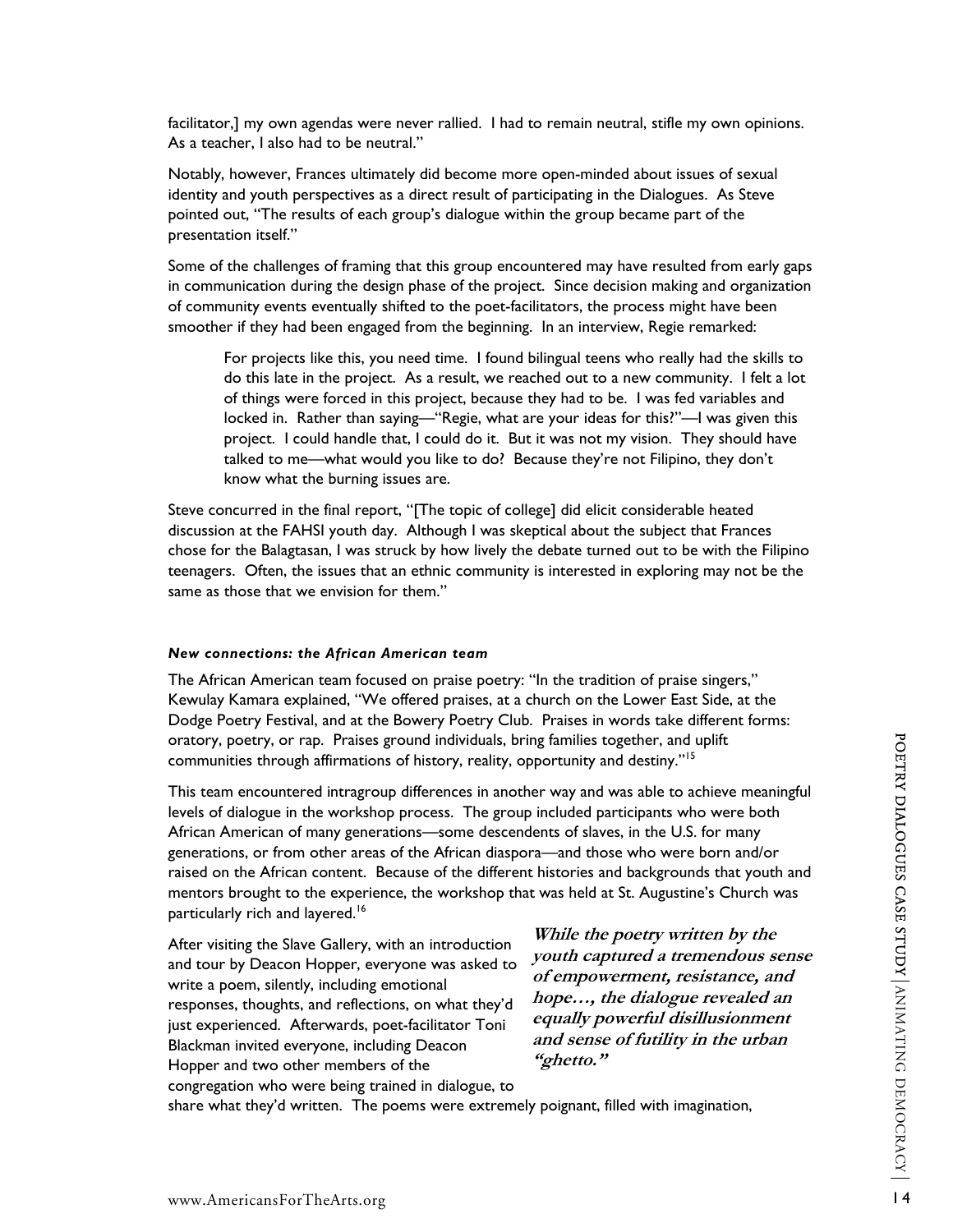empathy for the people (the slaves) who used to sit in the Gallery, and questioning or reaffirmations of faith in the face of oppression. After the sharing of writings, the group engaged in dialogue.

Mentor poet Kewulay Kamara wrote later: "From the 'slave gallery,' we traveled back to those who were left behind in Africa—the mothers who came home from the fields to find their

# **TONI BLACKMAN**

(Concluding a Poetry Dialogues free-style at the Bowery Poetry Club, September 14, 2002)

Ghettos are Beautiful vs. Ghettos are not That is the topic that we drop You, Natasha, kick in the beat box— Don't you understand, this is the way we rock! See, we try to have the conversation through the rhyme that's what we do, yes all the time This is the aspect of Hip Hop that you might not see on D-TV, or the radio, I said, sometimes, we flow That's the way we battle life, without fists, you know, without the guns, without the knives, without the violence that's the way we keep the hood in peaceful silence!

Ghettos are beautiful vs. ghettos are not I said, at the end of the day, who cares, as long as you rock the spot As long as you live, your life will be true, understand about the God that is within you! You got to be clear, you got to stay real, you got to open your ears so that you can hear you got to understand, as we break it down turn up the volume as we end this sound, You see . . .

This was the debate we did for you this afternoon. This was the debate we free-styled, not a moment too soon.

This was the debate, the dialogue that we did start. I'm sure that it won't end today, but this is the end of this part!

children gone. While poignant expressions of pain were to be expected, it was the triumph and hope in the writings of the young participants that brought me to tears. They made me recall the Jali expression:

**Poverty is not humanity**  *Beauty is not humanity Power is not humanity Humanity is hope."17* 

What was striking about the dialogue was that it opened complex, intricate, and generous conversation on Africa, and in different economic classes or educational situations. Discussions around continental and diasporic experience), the dialogue revealed an equally powerful about where to go from here. Participants listened deeper of understanding of each other and the issues, different experiences of Blackness and identity in contexts such as New York, the U.S. South, West experience, as well as generational differences within African American experience, were candid and passionate. While the poetry written by the youth captured a tremendous sense of empowerment, resistance, and hope (within the imagery of slave disillusionment and sense of futility in the urban "ghetto." The young poets offered very raw questions carefully, spoke from personal experience, and in equitable ways, revealed assumptions, and left with a achieving the primary markers of what is generally considered genuine dialogue.

As Kewulay Kamara attested, "The *Poetry Dialogues* built bridges between "elders," "masters," and "students." In the end we were all one: we learned and grew."

# **Civic Dimensions of** *Poetry Dialogues*

 I don't want to change your mind, I want to explore your mind. I'm here to make everybody think of everything. . . . Talk it out with me, but don't leave with misconceptions about me and my people.

—Tahani Salah<sup>18</sup>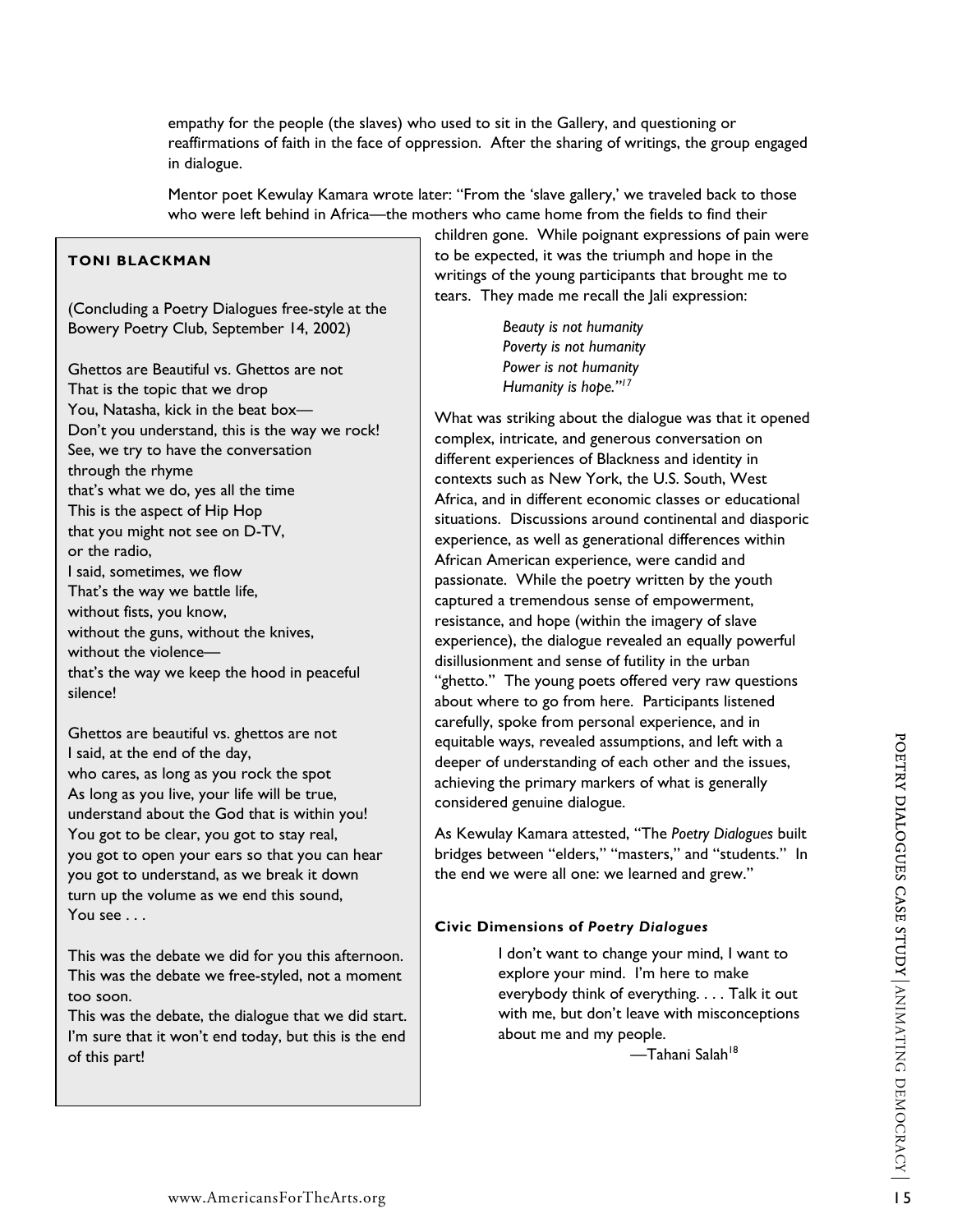

American team embracing after a Poetry Dialogues session, 2003. Tahani Salah and Sheila Mirza from the Muslim The ways in which the *Poetry Dialogues* were civic in nature are as complex and layered as poetry is itself.

The Muslim American team, given the historical and political context at the time of the project, most obviously addressed civic aftermath, and the role of Muslim Americans in U.S. society at this extremist view of Muslims that was being promoted by mainstream issues in performances and dialogues with audiences. At both the Bowery Poetry Club and the Dodge Poetry Festival, audiences were very engaged in discussions of September 11 and its time. The team also demonstrated the diversity of the Muslim American communities in New York, and to humanize their experiences, which stood in counterpoint to the monolithic national media at that time. As Steve Zeitlin remarked, "The richness of perspectives being presented by Muslim Americans, as different, for instance, as poet Rashidah Ismaili and the young

rapper Mohammad Haq are, is what makes the [*Poetry Dialogues*] model innovative and effective." This inevitably provoked discussion, direct and indirect, of national policy in relation to the wars on Afghanistan and Iraq during the Bush Administration, new immigration policies, and civil rights under Homeland Security and the Patriot Act. Although there was no particular structure in the design of the dialogues to bring these issues forward or achieve deeper intergroup understanding, the honesty and immediacy of the topics in the poetry itself elicited civic response.

In the African American group, the topic of "ghettos are beautiful/ghettos are not" may not seem civic at first, but within the free-style debates performed by the poetry team, many issues of civic dimension were touched upon: poverty in African American neighborhoods, drug abuse, gun violence, lack of jobs and opportunity, for example. Following the Bowery Poetry Club performance, the discussion of race, identity, and language that ensued—particularly around the use of the word "nigger" historically, in music and media, and in black communities now— was deeply sociopolitical. Certainly the workshop and performance-dialogue for the congregation at St. Augustine's engaged the history of slavery and its contemporary implications. Other freestyles led by Toni Blackman took topics from audience suggestions, which were sometimes civic and sometimes not, and were not necessarily facilitated toward deeper civic meaning in the audience dialogues following.

The main topic of the Filipino American team—whether or not it's important for youth to implications. On one level, it touched upon contemporary financial realities and pressures of attend college—is perhaps the most subtle, but reveals deeply political roots and civic Filipino Americans in the U.S., and conflicts between first generation immigrant parents and second or third generation youth. But the intensity of cultural pressures on Filipino American youth to be educated and financially successful can also be linked to historical events—what is referred to in the Philippines as the "brain drain," the policy under dictator Ferdinand Marcos that trained large numbers of Filipinos in health care professions (as doctors, nurses, aides, etc.) and then exported them as migrant workers to the United States and other countries.<sup>19</sup> The extent to which these civic dimensions came to the surface within the Filipino American team and in the community dialogues and performances is difficult to discern.

To some degree, this may be due to the approach to dialogue facilitation that the project used. Steve Zeitlin commented that George Zavala's strengths, however, were not in constructing a methodology that elicited elements that might be considered *civic dialogue* (as distinct from other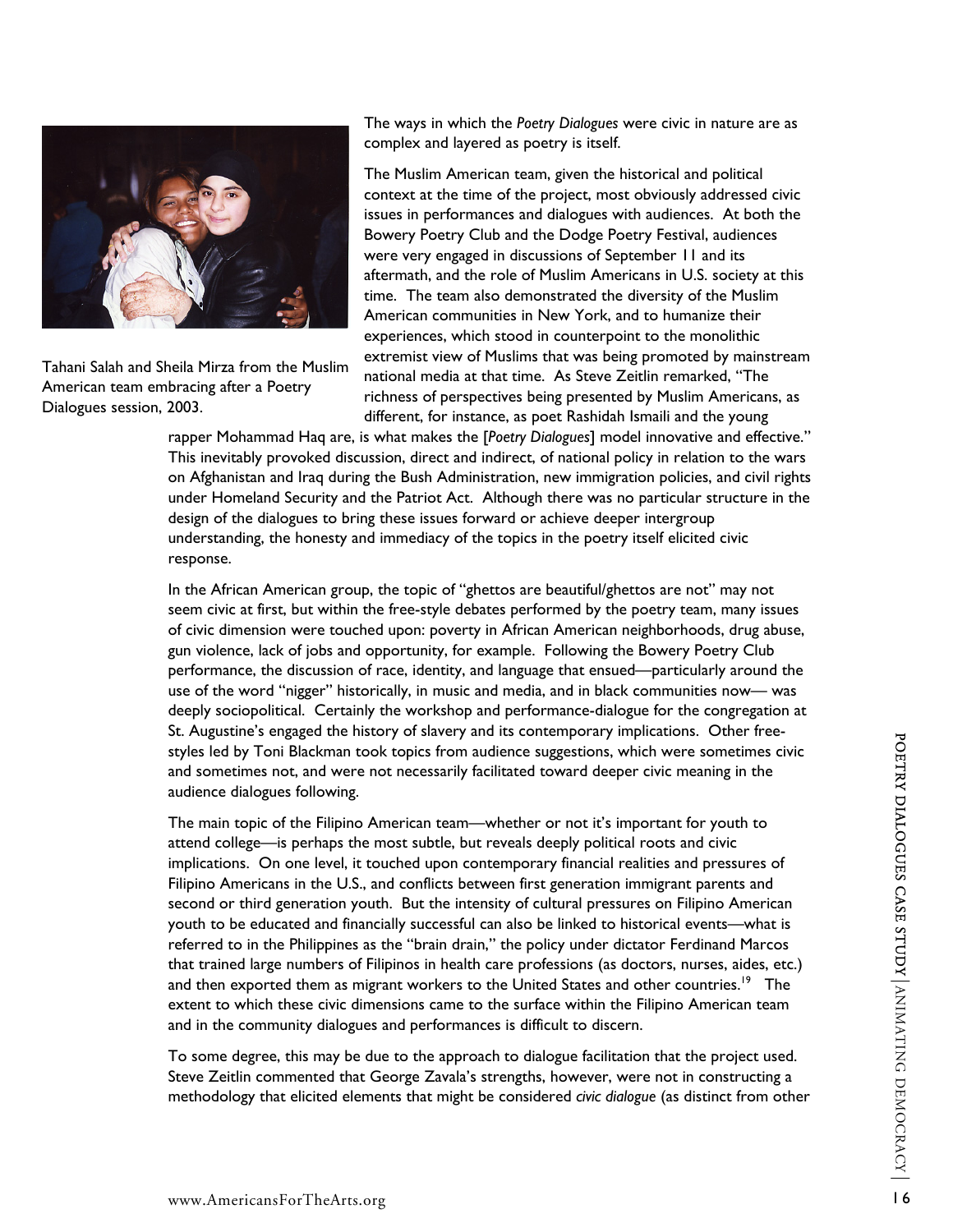forms of postperformance discussion or conversation). Steve wrote, "He has immense rapport with young poets, and I believe that his warmth and presence helped to elicit emotional and candid responses from audiences. [But] George had some shortcomings in guiding the dialog ues in a step by step manner."

In all three groups, the exploration of culturally specific themes and forms, and intragroup dialogue that occurred in the process, can also be considered civic in and of itself. However, in planning future phases of the Dialogues, beyond the Animating Democracy project, City Lore is interested in more explicit connections to the civic realm and influencing policies. According to Steve:

In the next round of Dialogues, we plan to use our four teams to address policy issues intergenerational teams—Muslim American, Queer, Deaf, and Incarcerated—the policy performance and participate in the dialogue. With the Queer group, we would seek to relating to the communities they represent. With each of the four new issues are different but crucial to address. With the Muslim American team, our efforts will be geared to bringing the group to perform before legislators who are working with issues relating to immigration and The Patriot Act. With the Incarcerated Team, we will work to have the group perform for the Prison Authorities, and to bring groups of legislators and those concerned with youth delinquency to Rikers to see the bring the team to education conferences where teachers and principals discuss school policies across states and districts. Part of our goal with the Deaf team is to bring the group to mainstream poetry slams and spoken word events, creating a new recognition for the Deaf community. We will also bring them to Gaulladet College, a center for Deaf learning and policy-making nationwide, to help encourage policies that encourage the use of ASL (American Sign Language) instead of (or along with) signed English and the new implants to improve Deaf hearing.

#### **logic Poetry and Poetry as Dialogue Dia**

As we all know, words, in any form, are vibrations. Vibrations make things move, and bring them to life. Words uttered reach beyond any finite self.

—Kewulay Kamara

There were at least four primary levels or locations of dialogue within this project. First, workshop process. Second, a dialogic exchange between genres of poetry or oral art forms performances of the forms themselves, especially with Balagtasan and Freestyling (in hip-hop intergenerational dialogue occurred among youth poets, mentors, and elder poets in the between traditional and contemporary forms, from different cultural practices and contexts took place within the generational exchange. Third, debate or dialogue happened in the

performance; in some instances, the program also closed tradition) which City Lore specifically chose because of their dialogic or debatelike structures. And finally, audience dialogues were facilitated following each with poetry.

One particularly intriguing aspect of the Poetry Dialogues proposal was the idea of a dialogue between poetic forms,

**When West African musicians performed with the team, it challenged the youth to wor k with the polyrhythms of African music, different from rhythms typical in free-style or rap…** 

how one might influence the other through the encounter of the elder and youth poets. Kewulay Kamara worked with the African American team and transmitted the tradition of praise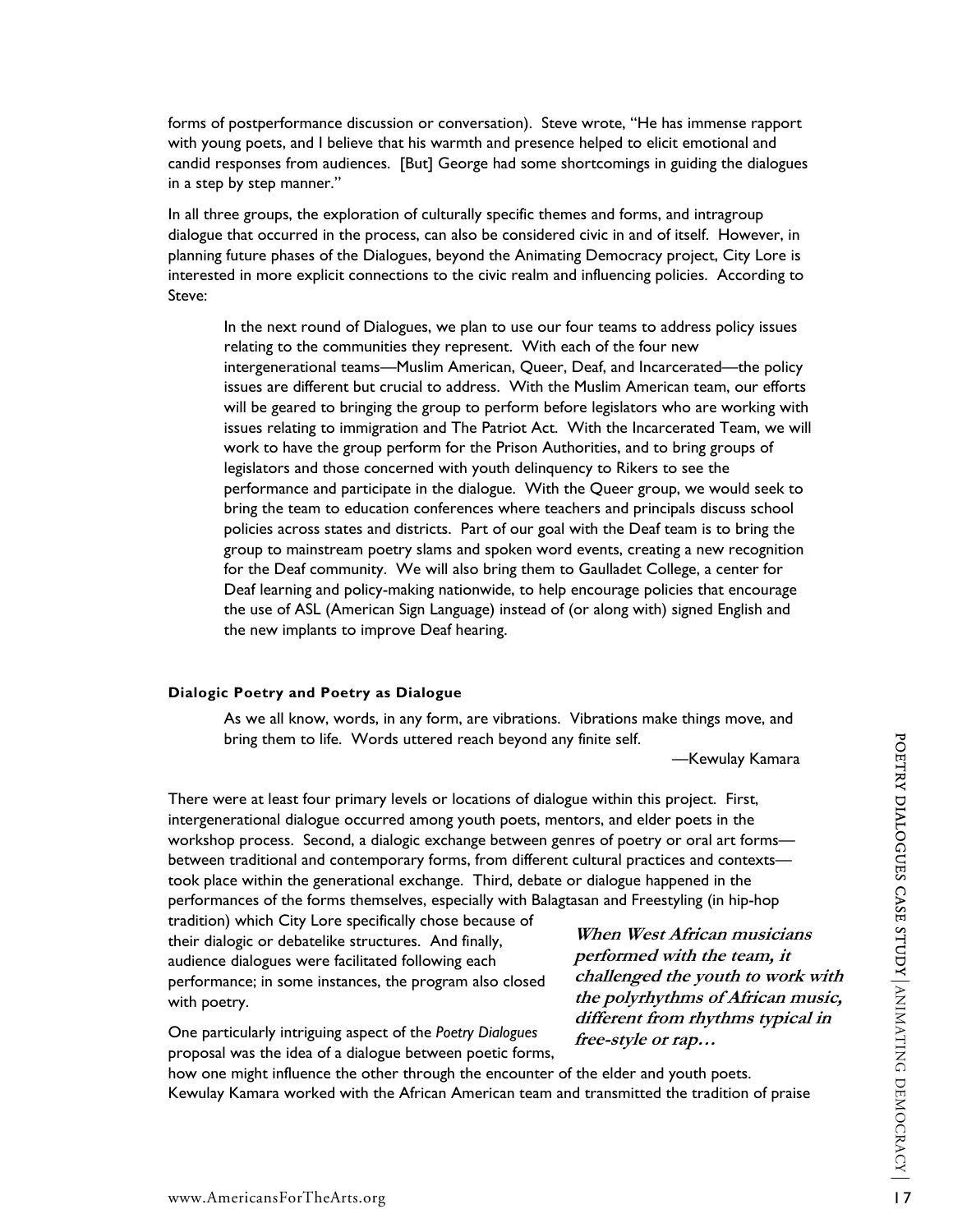poetry, encouraging the young poets to express praises in their Spoken Word and "spitting." When West African musicians performed with the team, it challenged the youth to work with the polyrhythms of African music, different from rhythms typical in free-style or rap, and pushed them to explore and utilize new rhythms in their poetry.

Kewulay Kamara wrote in his essay, "Words are Serious, Words are Divine":

Poetry is personal communication that transcends all because it always remains intimate. It permits us to be personal. During group discussions, we were able to demonstrate that our realities are all part of one reality. When the connection between the personal and the communal was made, all apparent timidity receded.

At an Animating Democracy Learning Exchange in New York, George Zavala stated an obvious Dialogues: "I realized for the first time that poetry can help get people talking. In poetry, people but significant fact: Poetry is an emotional form. It is an essence of language. Toni Blackman described the process of the workshops, for the youth poets, as "an exercise in exploring your authentic feelings, your true emotions on paper, so that we could then inspire a community to want to say something meaningful, and say something real—say something with depth." This acknowledges an implicit understanding or belief in the importance of emotional content and expression in the dialogue process (unlike approaches to debate or public conversation that emphasize only the rational). Tahani Salah confirmed this with her experience of the *Poetry*  can express their true feelings, and that sincerity can help other people to open up."

Also, Steve Zeitlin contends that poetry is an intensification of language that inspires heightened response. He believes that moving from poetry to dialogue—influenced by both the talents of the youth and facilitator poets and the wise commentaries of the elder poets—"elevated" the ensuing conversations. Not only were audiences more open, offering personal experiences and emotional as well as intellectual responses, but they also communicated in heightened language, using repetitions, rhythm, and metaphors that may not have been elicited otherwise.

performance by commenting on the performance itself." He continues: "One of the challenges facilitated discussion of the concerns raised in the poetry." A structural discovery that City Lore portion of the program with a poetry debate (rather than ending with individual performances of As is typical in postperformance dialogues, however, Steve Zeitlin noted that "art always draws attention to and references itself. Audiences always try to begin any dialogue following a for the facilitator is to make the transition from the natural audience response—which is to comment not on the issues raised but on the artistic elements of the performance—to a made in the course of programming the Balagtasan events was that ending the presentation prewritten work) segued much more naturally into audience discussion of the issues. Animating Democracy liaison Caron Atlas noted that witnessing the *Poetry Dialogues* among the performers made it easy for the audience to jump in, with no stiff transition. Taking a cue from the Filipino team's experience, City Lore decided to use this structure for each team. **"Of all the poetry forms with which**

"Of all the poetry forms with which we experimented, generating dialogue," reported Steve: "Toni's ability to ask freestyle rap clearly showed the greatest potential for community audiences for subjects that they would like to

**we experimented, freestyle rap clearly showed the greatest potential for generating dialogue…"**

discuss, and then work them into a discussion in freestyle form is simply astonishing dialogic arguments and at the same time vent emotions in a way that leads to a reasoned conversation. presentation. Although the dialogues are 'in your face,' they are able to raise intelligent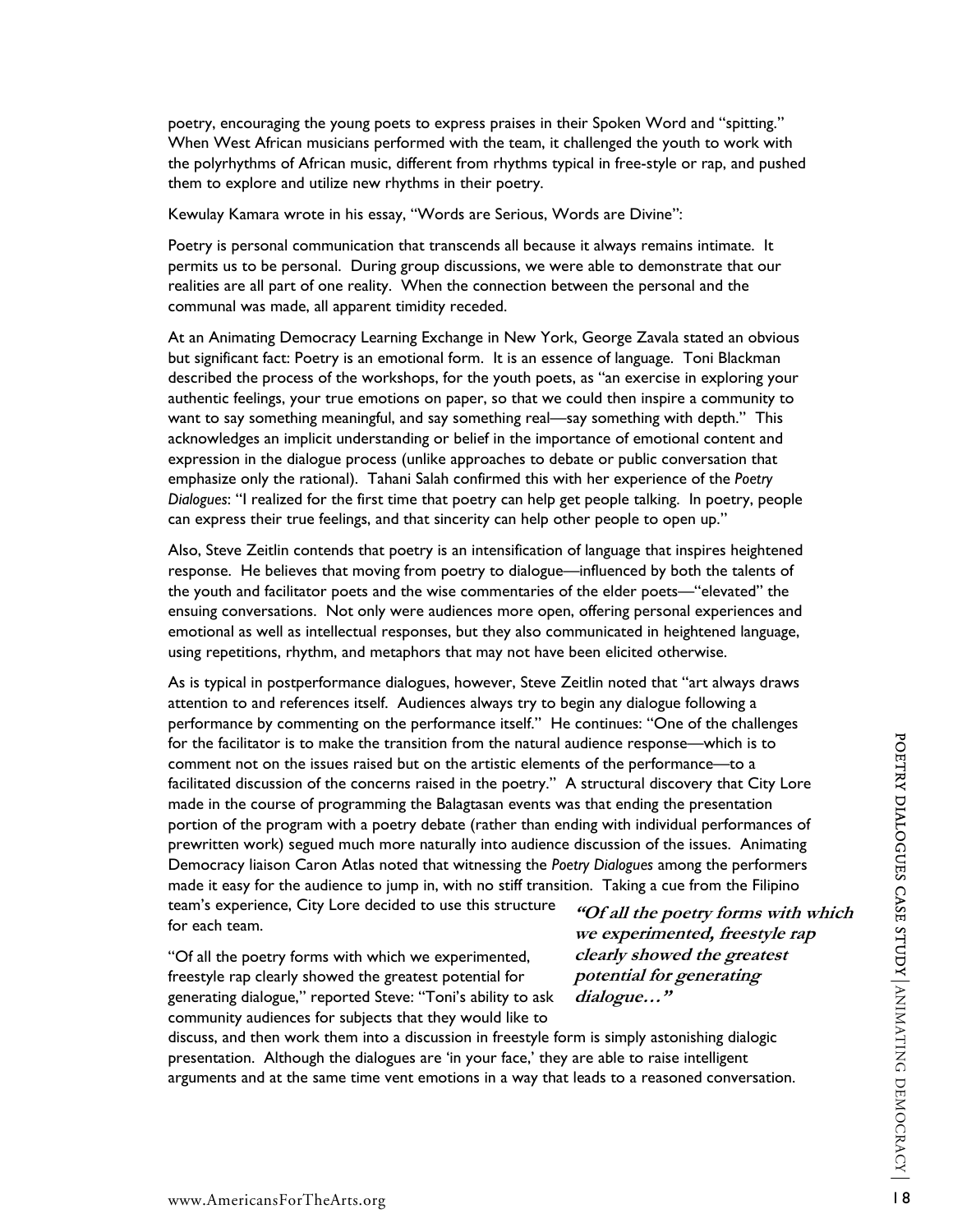Toni Blackman and the young poets she works with are a vastly underutilized resource for generating meaningful dialogues in communities."

At the New York Learning Exchange, Toni explained that as poets, rappers, and freestylists, she and her colleagues are practicing forms true to the origins of hip-hop. "These people freestyle and actually say something, because they have a knowledge base," she said. "One of the challenges for rappers today is that we're inundated by rappers [without consciousness] influencing the young people. In other countries, the political and spiritual nature of hip-hop is so clear. We're up against a whole corporate machine." Toni's comments suggest that the *Poetry Dialogues* model is an important contribution to the perpetuation of hip-hop, as well as to civic dialogue, because it emphasizes content and connection to community.

Hip-Hop and Spoken Word poetry are not only cultural forms but, arguably, constitute or contain movements and subcultures themselves, creating links and facilitating connections among an entire generation globally. The phrase "Youth Culture" is often used to refer to the vast influence and impact of hip-hop aesthetics and Spoken Word, nationally and internationally. Regie Cabico describes Spoken Word as "a bastard art form not yet recognized" for its unique characteristics, both aesthetic and civic. Jen Weiss often notes that the spoken word is the best, and perhaps only, way to mobilize and harness the intelligence and energy of young people and direct them towards community issues and social change.

Spoken Word and Rap do not always move beyond single-voice expression to a mode of genuine exchange, engaging a broader community in issues of mutual concern. The emphasis is usually on the uncensored individual voices of people typically considered voiceless, or underrepresented, in dominant social or political discourse—youth, people of color, queer folks, or those with alternative political views—which in itself is a contribution to civic life.

These and other forms of poetry in performance utilized by the *Poetry Dialogues* project carry immense potential to catalyze audiences and to generate complex and meaningful dialogue. As provocative art, poetry can elicit passionate and immediate responses from audiences; as intimate but structured expression, it can open a space for honest exchange of experience and point of view; as heightened language, poetry can bring public conversation to a meta-level of communication, engaging imagination, metaphor, and spontaneous creative expression; and as intergenerational communication, the impact of hearing young people articulate their thoughts and feelings through poetry can expand participation in community-wide dialogue.

The potential that the *Poetry Dialogues* model offers is to create and open new civic spaces through poetry, new modes of engagement and community participation, and to understand the aesthetics themselves as dialogue, as civic space.

*You got to be clear, you got to stay real, you got to open your ears so that you can hear you got to understand, as we break it down turn up the volume as we end this sound, You see . . .* 

*This was the debate we did for you this afternoon. This was the debate we free-styled, not a moment too soon. This was the debate, the dialogue that we did start. I'm sure that it won't end today, but this is the end of this part!* 

—Toni Blackman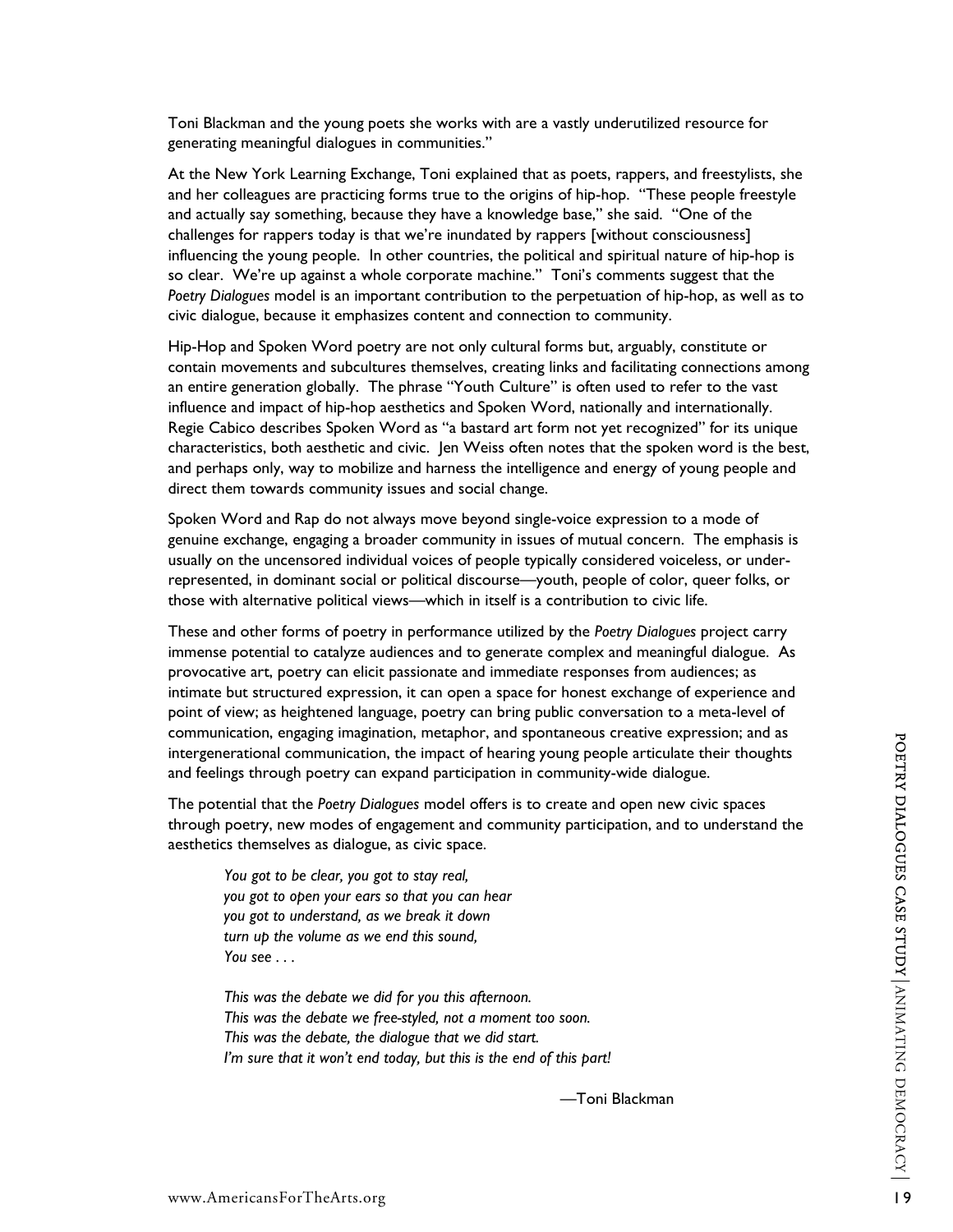**Andrea Assaf** is Program Associate for Animating Democracy, and was Animating Democracy's liaison to the *Poetry Dialogues* project. She is a performer, poet, educator, and activist. She has a master's in Performance Studies and a bachelor's in Acting, both from NYU. With a training background in theater, she is currently a solo artist creating original multi-disciplinary work. She has taught Meisner Technique, creative writing, ESL, and facilitates text and movement workshops for people of all ages. Her community arts experience ranges from intergenerational work with Liz Lerman Dance Exchange, to creating original collaborative performances within the Filipino/a/American community in NYC, to street theater with youth in East Harlem, to performance-based conservation education with young adults in Tanzania, East Africa. Her theory interests include postcolonial studies, critical pedagogy, and cross-cultural performance. She is a member of The Writers Roundtable and Alternate ROOTS, where she is an active part of the Resources for Social Change workgroup. She speaks Kiswahili and Spanish.

 $\overline{a}$ 

<sup>1</sup> Transcription from video of the live Poetry Dialogues performance at the Bowery Poetry Club, September 14, 2002

<sup>2</sup> Information attributed to Steve Zeitlin or City Lore is drawn primarily from City Lore reports to Animating Democracy, written and submitted by him as executive director (unless otherwise noted).

<sup>&</sup>lt;sup>3</sup> City Lore website: www.citylore.org.

<sup>4 &</sup>quot;Urban Word NYC (formerly known as Youth Speaks NY) ignited the youth spoken word and poetry scene in New York City when it was established in partnership with Teachers & Writers Collaborative in 1999. Since then, Urban Word NYC has provided thousands of New York City teenagers with free, safe, ongoing, and uncensored writing and performance opportunities." Urban Word website: www.urbanwordnyc.org. "Poets House is a literary center and poetry archive, a collection and meeting place that invites poets and the public to step into the living tradition of poetry." Poets House website: www.poetshouse.org.

<sup>5</sup> From the "Poetry Dialogues" article by Tahani Salah, published in City Lore's newsletter, C.A.R.T.S. (Culture Arts Resources for Teachers and Students), Spring 203 (Volume 7).

<sup>6</sup> For further discussion on the historical and cultural connections between poetry forms, Bob Holman of the Bowery Poetry Club recommends the book *Orality and Literacy,* on how the Jali tradition came through the Middle Passage and influenced the development of hip-hop.

<sup>7</sup> Study Circles Resource Center is dedicated to finding ways for all kinds of people to engage in dialogue and problem solving on critical social and political issues. Website: www.studycircles.org.

<sup>8</sup> Hair covering, in Muslim religious tradition.

<sup>9</sup> Tahani Salah, C.A.R.T.S. newsletter, op.cit.

<sup>10</sup> Regie, with his usual sense of humor, offered additional comments on setting ground rules: "I don't know if ground rules work in all contexts. For example, teaching kids who want to be able to eat in class. One woman said she was coming directly from work. We accepted that, tried it, and she was coming in with buckets of Kentucky Fried Chicken. It's complicated with teens. It probably works better for controversial subjects."

<sup>11</sup> All quotes from Jen Weiss of Urban Word are taken from my notes of interviews with her, at the midpoint and end of the timeline for the Animating Democracy supported phase of the Poetry Dialogues.